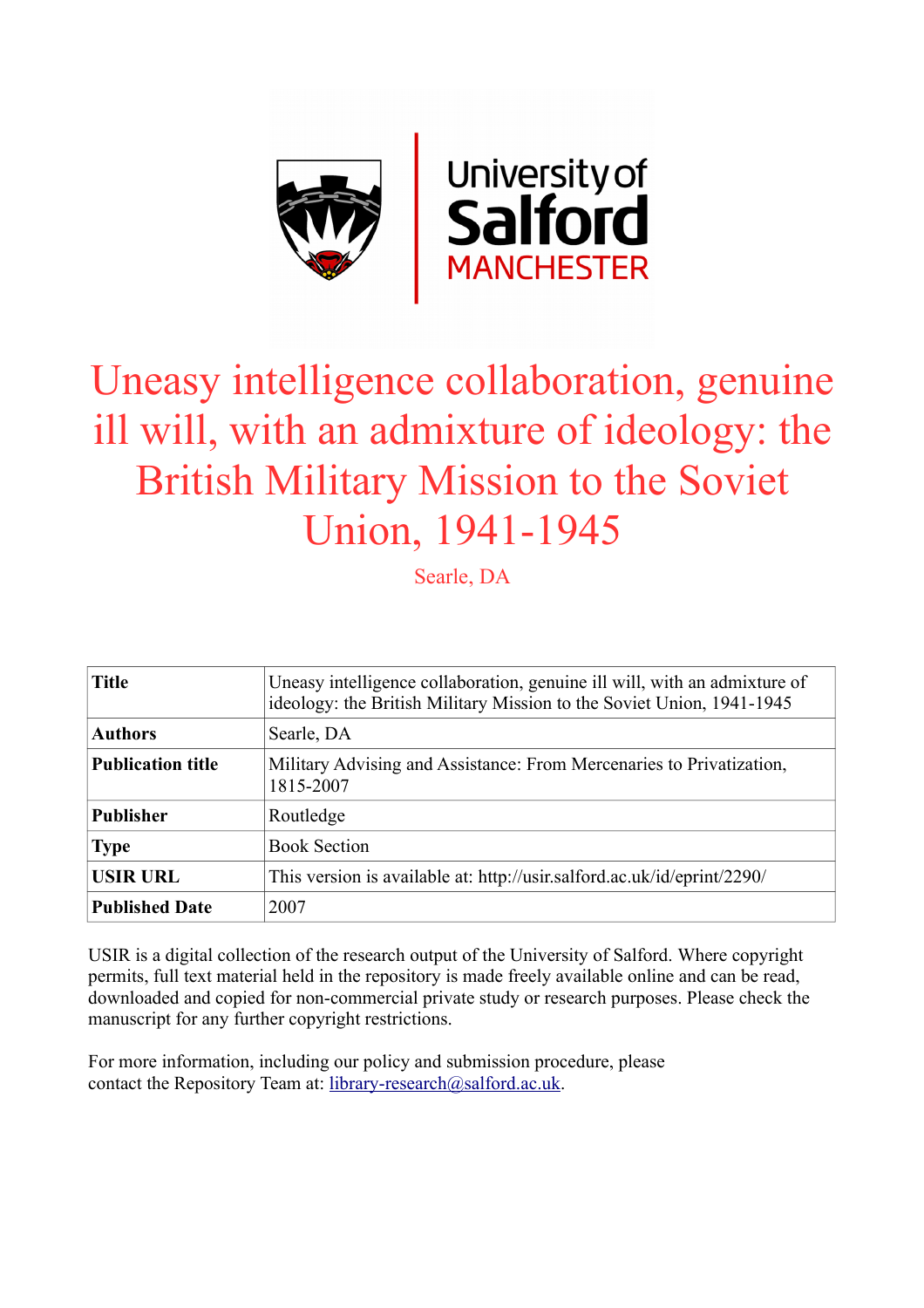## Uneasy Intelligence Collaboration, Genuine Ill Will, with an Admixture of Ideology: The British Military Mission to the Soviet Union, 1941-5

### Alaric Searle

Although until recently historians have only shown limited interest in the history of military advising, some attention has been devoted to the British Military Mission to the Soviet Union, 1941-5. Nonetheless, much of what has been written is incomplete and tends to concentrate on Britain's Military Mission No. 30 within the wider context of diplomatic and intelligence relations with the Soviet Union.<sup>1</sup> The most important study covering the mission examines its role in intelligence exchange with the Soviet military together with the United States Military Mission in Moscow.<sup>2</sup> But, unfortunately, there has hitherto been no single attempt to provide a complete history of the British Military Mission to the Soviet Union. Moreover, considering the diverging judgments which have been passed on the mission in the available literature, our understanding of its successes, failures, and leading personalities, still remains confused. This is particularly so in the case of Bradley F. Smith's study, *Sharing Secrets with Stalin*, which at times appears dismissive and patronizing towards the British mission, yet in some places also suggests it was fairly successful in gleaning intelligence.

If a number of historical question marks still surround Britain's Military Mission No. 30, one area in particular does not seem to have received the attention it deserves: that of *ideology*. <sup>3</sup> A thorough examination of the documents available strongly suggests that ideology, and the suspicions which ideology generated, was probably the major factor dominating the relationship between the members of the military mission and the Russian military officers with whom they liaised during the course of the Great Patriotic War. There were, in fact, two ideologies within this relationship: on the one hand, Communism, or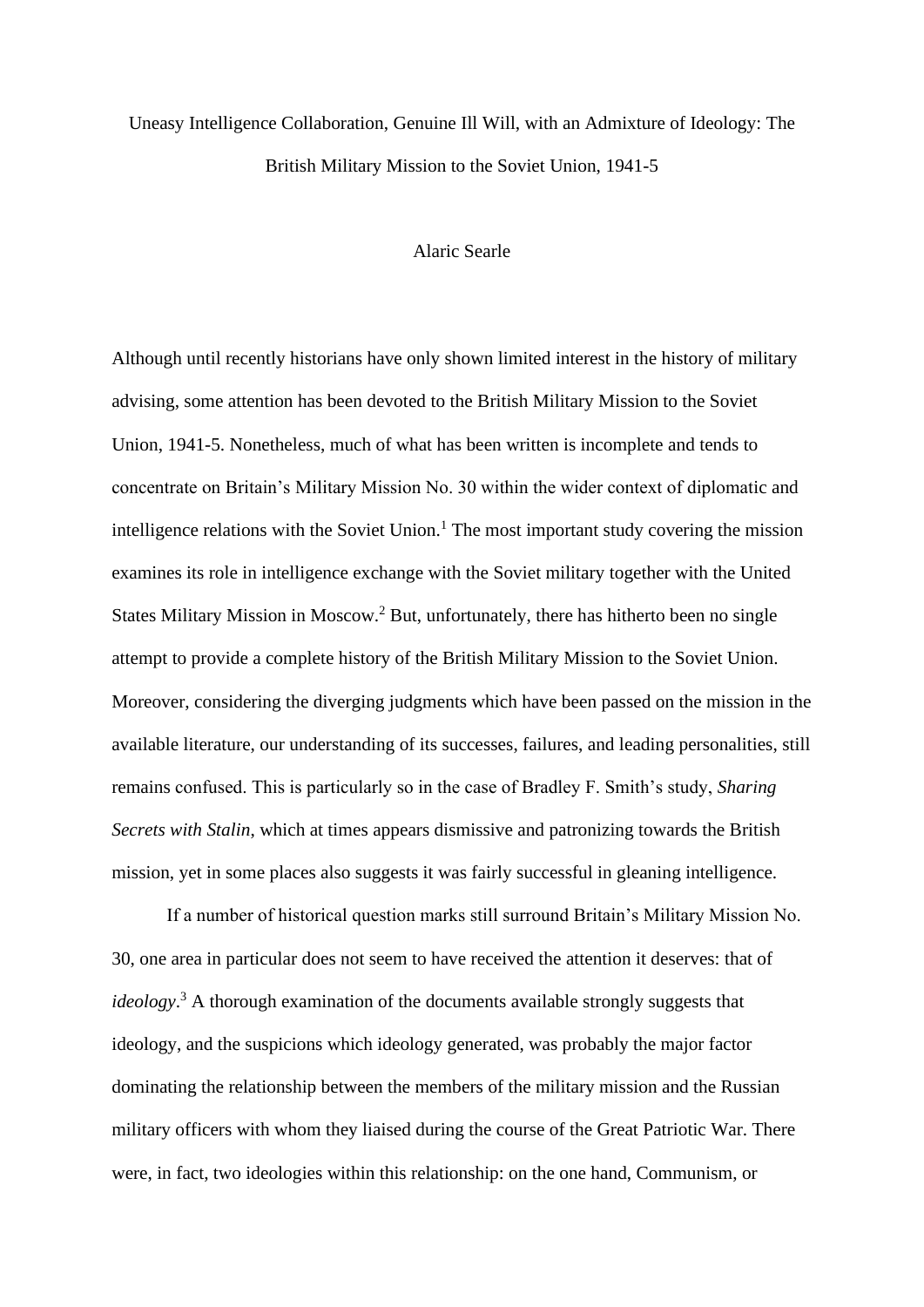Bolshevism as it was better known among members of the political and military elite in Britain; and, on the other, 'anti-Bolshevism', in many ways just as much an ideology as Communism.<sup>4</sup> Not only did Red Army officers and Soviet officials take exception to the part previously played in the Allied intervention of 1919-20 by individuals with whom they were involved as part of wartime military cooperation,<sup>5</sup> British officers, too, carried with them attitudes acquired immediately after the First World War.<sup>6</sup>

In examining the relationship between members of a military mission and the 'host officials' with whom they cooperate, there are many factors which can be identified as exerting an influence on behavior. The British Military Mission to the Soviet Union had a number of aims and, as a component part of a broader policy to provide the country with military supplies, it certainly had its role to play in the war effort. However, without the element of ideology it is impossible to understand the officially defined goals of the mission, the positions adopted by the six heads of mission, the reactions of British officers and men to life in the USSR, and the policy disputes which arose in London over the role of the mission. Indeed, in any wider view of the history of military advising, it can be argued that ideology has been an important – yet underrated – factor which holds the potential to regulate the relations between a military mission and the host nation. This chapter is, therefore, as much a case study in the role of ideology in the activities of a military mission as it is, specifically, an analysis of Britain's Military Mission No. 30 in the Soviet Union, 1941-5.

I

Important for any appreciation of British policy in relation to the military mission is quite obviously the general attitude of Britain's armed services towards the Soviet Union during the interwar period.<sup>7</sup> From the moment the Bolshevik revolution occurred, the military, together with the ruling political, diplomatic, and social elites, felt threatened by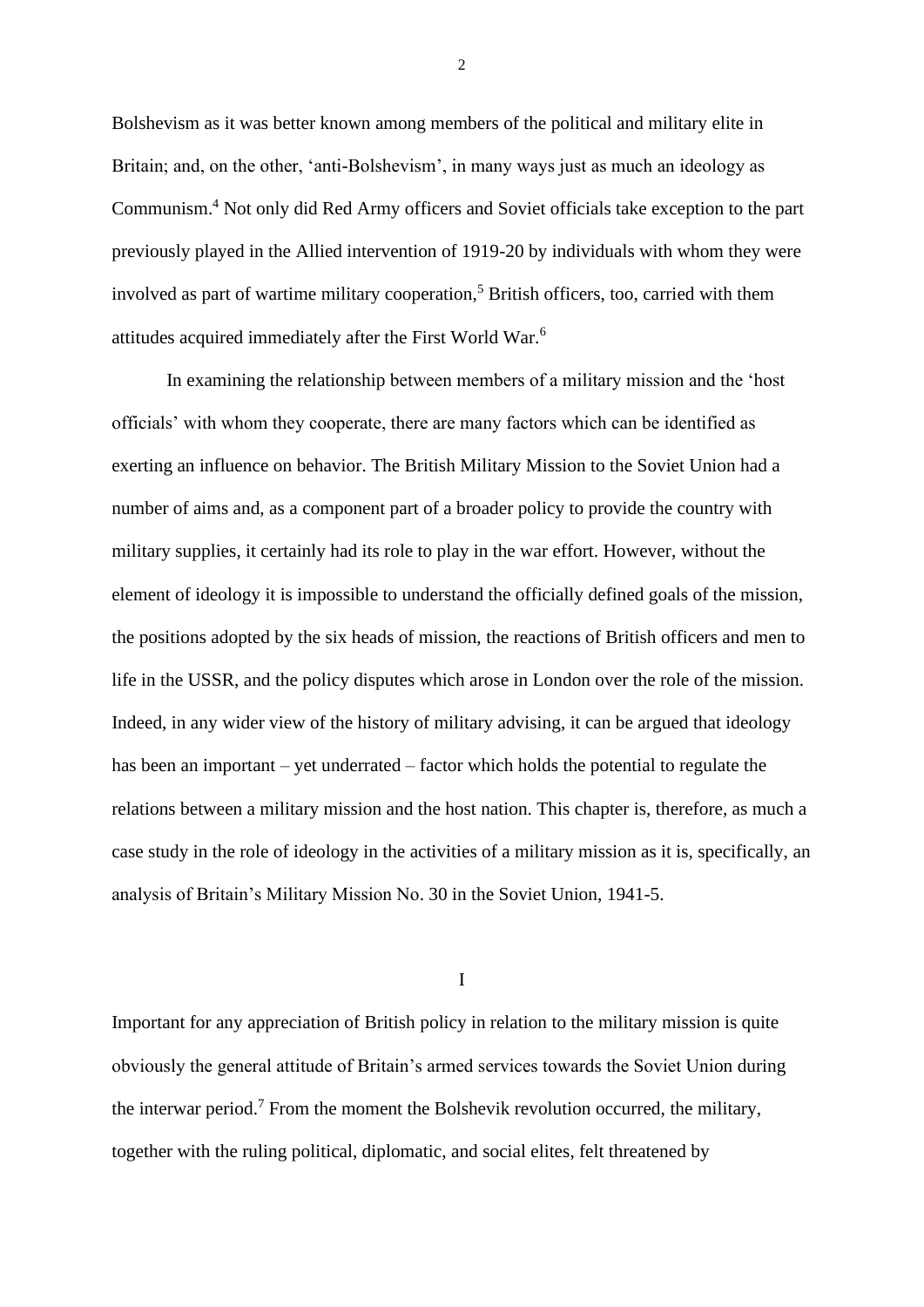Communism. The Bolshevik revolution was, though, but one head of a hydra of revolution: in addition to the Red threat, there was the problem of the Sinn Fein 'revolutionaries' in Ireland, and nationalist movements in India and the Middle East. These threats were on the one hand strategic: war at the backdoor in Ireland, the unstable situation in India, and the challenge of the Soviet Union to the Empire. But the 'revolutionary movements' of Bolshevism, militant Irish nationalism, and 'Mohammedism' all combined to generate a feeling of insecurity which was intensified in the early post-war years by a fear of Bolshevik revolution in Britain itself.<sup>8</sup>

Not surprisingly, relations with the Soviet Union were always going to be strained, so that even after Germany began serious rearmament in the mid-1930s hostility towards the USSR remained. That the First World War had left the British Empire overextended, with too many military commitments, a fact which became all too obvious in the 1930s,<sup>9</sup> further increased the distaste of British officers for Bolshevism. A closer look at British strategic planning and talks with Soviet staff officers in the period from early 1939 until the German invasion of Russia on 22 June 1941 makes plain just how strong this feeling was.

The attitude of the Chiefs of Staff towards the Soviet Union in this period was characterized by political hostility and considerable professional skepticism towards Russian military capabilities. This dismissive attitude is reflected in an intelligence summary of information on the Red Army of November 1939 which concluded that the 'consensus of opinion is that the value of the Red Army for war remains low'.<sup>10</sup> However, despite all the negative assessments, there was still fear of a possible Soviet threat to British interests in the Middle East.<sup>11</sup> The full extent of this fear can be seen in a Chiefs of Staff Committee report for the War Cabinet dated 8 March 1940. One of the assumptions was, 'Should Allied-Soviet hostilities commence... we must expect Germany to be ready to provide such military aid as the Soviet may be willing to accept.' Although the final conclusions of the report rejected the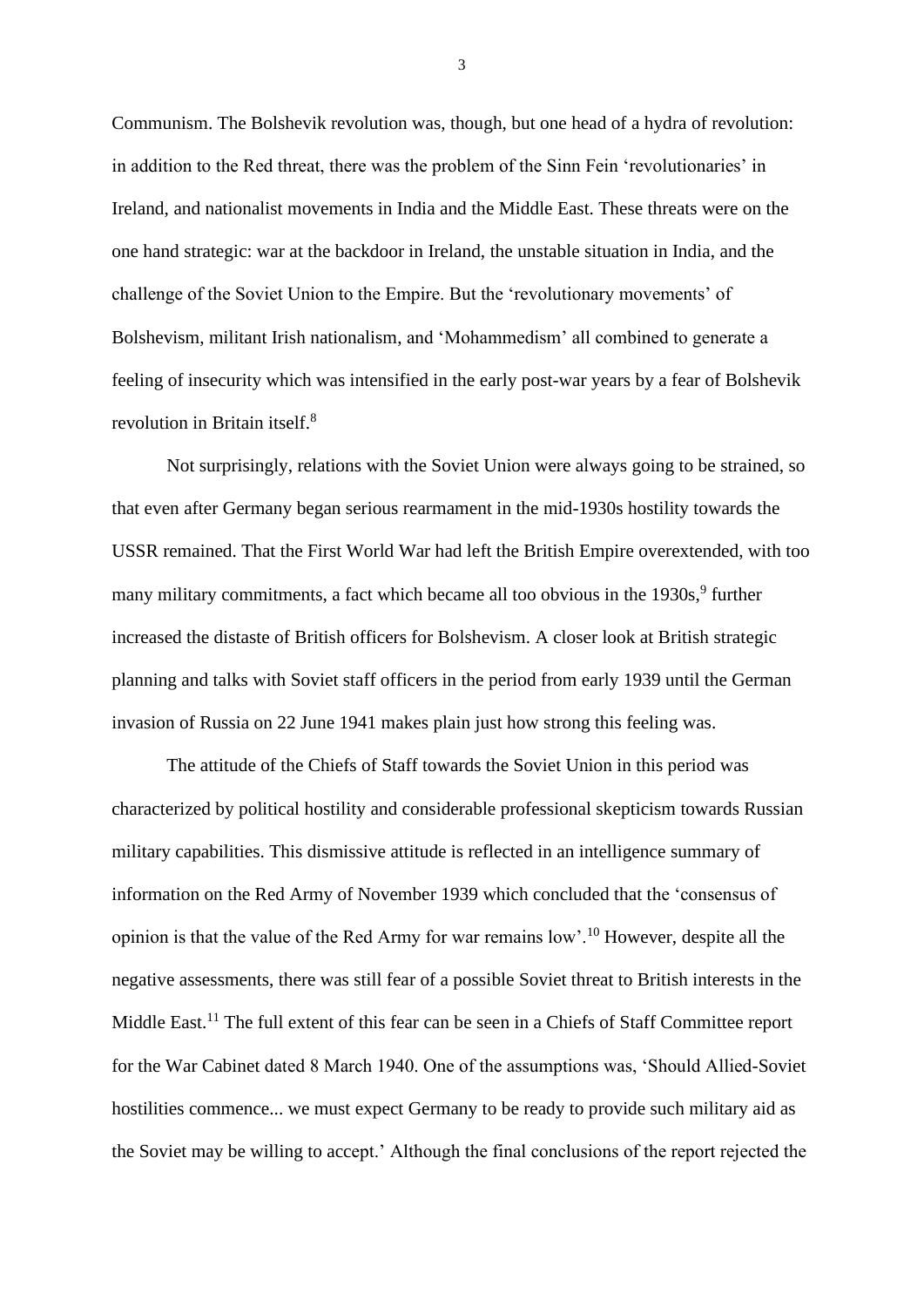idea that Britain could assist the early defeat of Germany through action against Russia, it reflected the long-standing obsession with the danger from 'the dissemination of subversive propaganda and the stirring up of disorder and rebellion' by the USSR. It also made clear the signatories' (C.L.N. Newall, Dudley Pound and Edmund Ironside) worries of possible threats to Iran, Iraq, Afghanistan, and India.<sup>12</sup>

Following the disastrous defeat of the BEF in France in June 1940, there was no clear sign of a major turnaround in British military attitudes towards the Soviet Union, hardly surprising given that the USSR and Germany were still alliance partners, however unholy an alliance that may have been. The suggestion made in October 1940 by Russian officers that staff talks be conducted with the British did, however, lead to a positive though cautious response in the War Office.<sup>13</sup> The final decision to send a military mission to the Soviet Union was, in fact, one to which Britain had been slowly drifting shortly before the *Wehrmacht* launched Operation Barbarossa. In response to a request by the War Cabinet to give 'preliminary consideration' to dispatching a military mission, it was agreed at the 210th Chiefs of Staff Committee meeting held on 13 June 1941 that 'if a Mission or Delegation were sent to Russia, all three Services should be represented on it'. The Chiefs of Staff Committee also instructed the Joint Planning Staff and the Joint Intelligence Sub-committee to consider 'the general principle of sending of a "Mission" or "Advisers" to Russia if she were attacked by Germany', and also what 'the composition and functions' of such a mission would be.<sup>14</sup>

The report produced by the Joint Planning Staff on 19 June is a most revealing document. Although it was pointed out that the mission could 'provide the Russians with the benefit of our experience in fighting the Germans up to date', at the same time the 'Russians would however be likely to demand information from us which it would be undesirable to provide.' Even though it was generally assumed that the Germans would succeed in defeating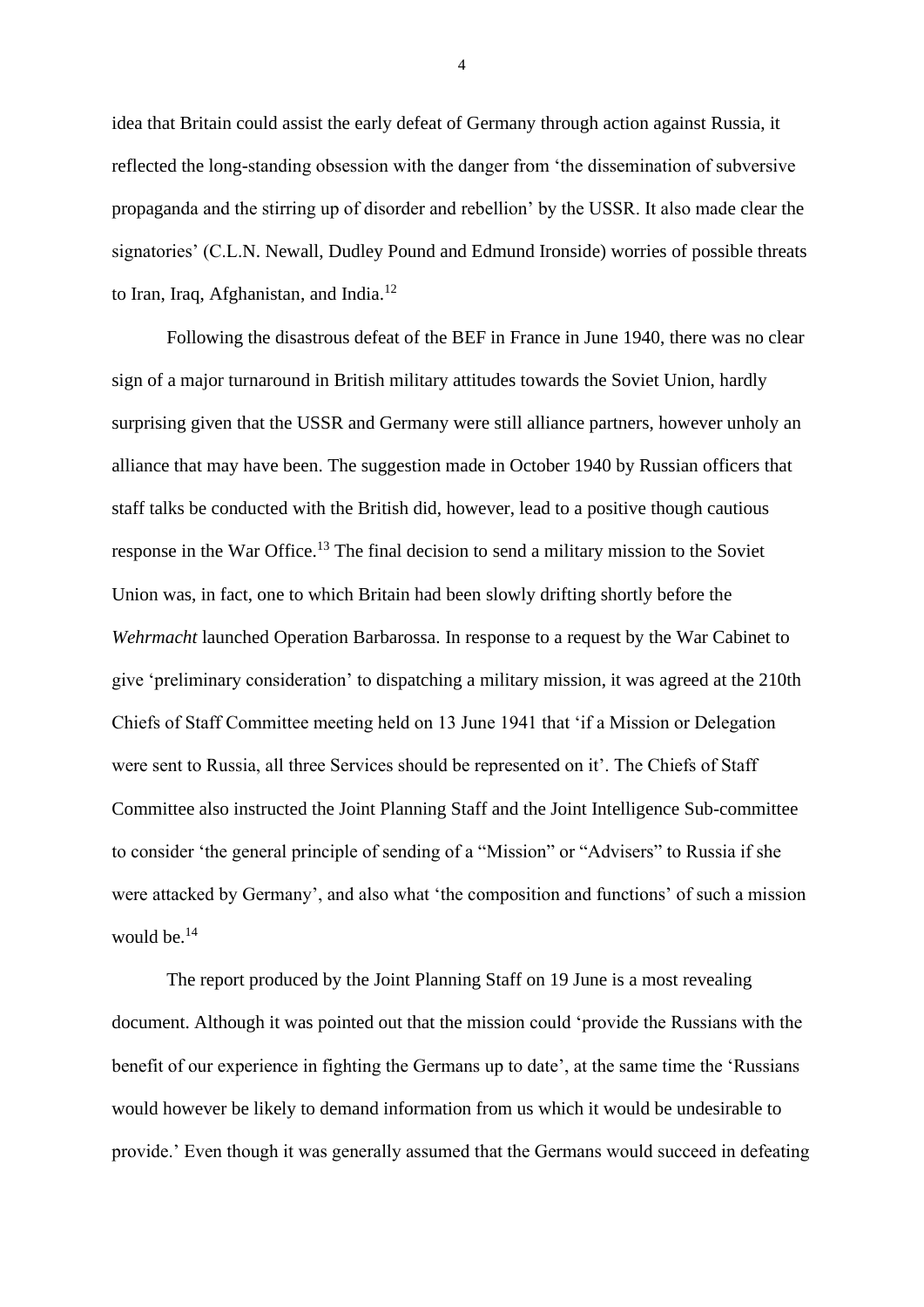the Red Army within a relatively short period of time, it was nonetheless noted that, in the event of Russian resistance being 'more prolonged than we expect', the mission would help in the coordination of British and Russian strategy against Germany. Yet, enthusiasm was anything but overwhelming. The compilers of the report noted that, on balance, the main advantage would be intelligence gathering, but that they felt that the value of the mission would disappear 'in the face of Russian mistrust'. This negative attitude on the part of the Joint Planning Staff hardly augured well for the success of the mission, which – it was recommended – ought to receive the title of British Liaison Mission, 'in order to avoid political complications'. Nonetheless, the functions of the mission were identified with a good deal of pragmatism: the provision of intelligence on both Russian and German operations; the coordination of British and Russian strategy against the Germans; and, in the event of a defeat of the Red Army in the Western regions of the country, to stimulate resistance in the parts of the country where forces were still in existence.<sup>15</sup>

The day after the completion of the report, the Chiefs of Staff met to consider its recommendations. The Chiefs 'agreed that no further action was required until it was known whether the Russians would accept such a Mission'.<sup>16</sup> The German attack on the USSR two days later changed the situation dramatically. The Chiefs of Staff Committee now found itself overtaken by events, and on 24 June had to rubberstamp the directive which led to the appointment of Lieutenant-General Noel Mason-MacFarlane as head of the Mission which, due to the urgency of this situation, was already being prepared for departure.<sup>17</sup>

Even after the German attack, the Chiefs of Staff attitude towards a wartime alliance with the USSR remained dominated by their lack of faith in the ability of the Red Army, Air Force, and Navy to withstand the German onslaught. There is little doubt that this military assessment could not be so easily disentangled from their ideological distaste for Communism. However, even if the Germans were only to be temporarily preoccupied in the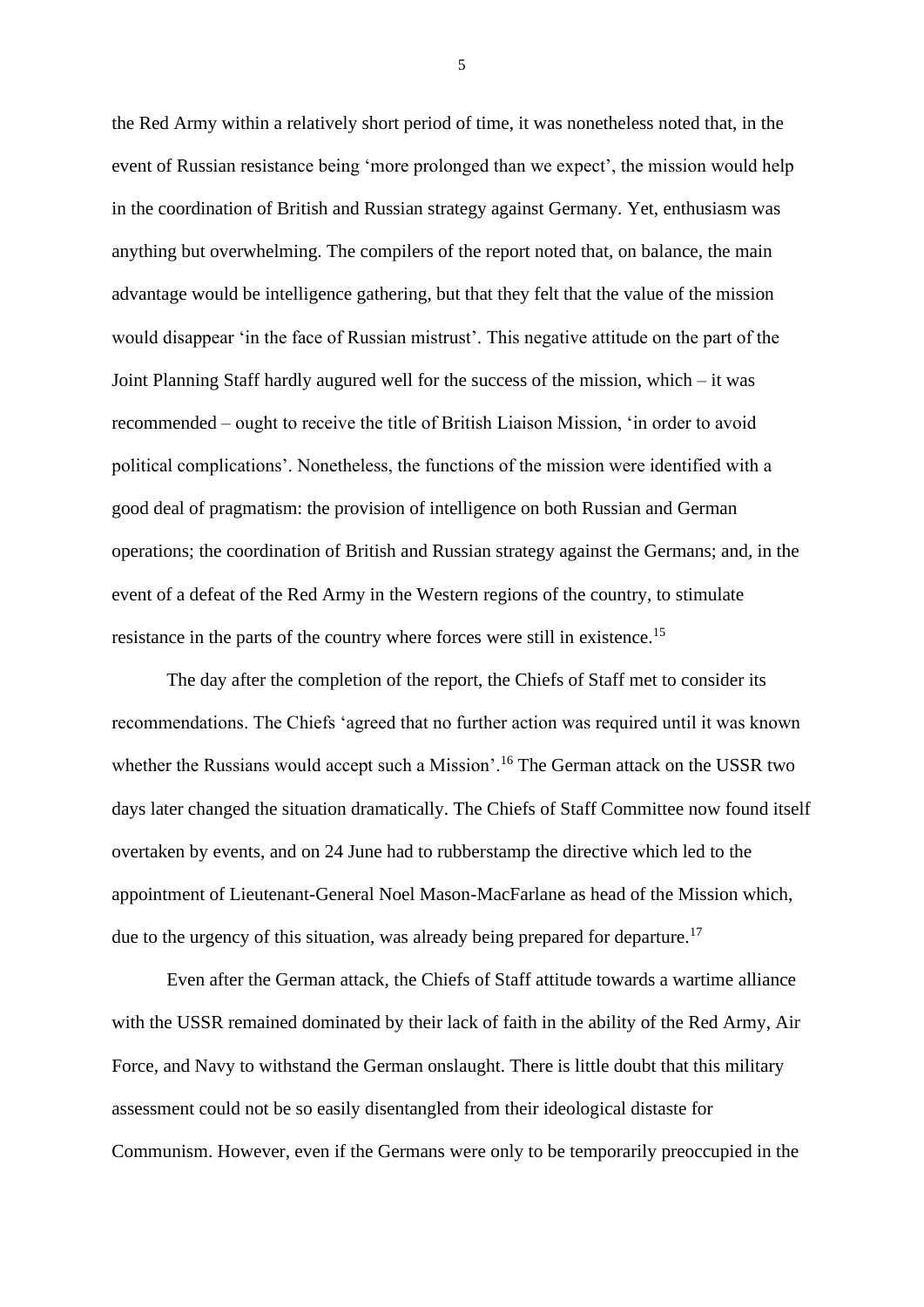Soviet Union, this still seemed worth exploiting to Britain's advantage. Thus, the Chiefs of Staff saw opportunities emerging, but far less for assistance to Russia and rather more as one further means of supporting Britain in its fight against Germany.<sup>18</sup>

II

Noel Mason-MacFarlane's tenure of the position of head of Military Mission No. 30 was probably the most turbulent of all the six heads of mission, in part due to the speed with which he changed his attitude towards the capacity of the USSR to resist the German invasion. This not only put him irrevocably on the side of the Sir Stafford Cripps, the controversial British ambassador in Moscow, it also laid him open to the suspicion of too much sympathy with the Russians. At the same time, he was placed in the difficult position of having to pass on Russian requests for military aid at a time when Britain was not in a position to provide very much. Yet, despite his own distaste for Communism, MacFarlane quickly developed an independence of mind and belief in the Russian cause which was most unwelcome in Whitehall.<sup>19</sup>

While doing his utmost to carry out the major tasks of the mission, MacFarlane rapidly reached realistic assessments of what it would be possible to achieve vis-à-vis the Russians, provoking sharp exchanges between himself and his superiors. On 10 July, he wrote in a secret cipher telegram to the War Office, 'I am very disturbed at our insistence on approaching Russians at once on subject of letting us co-operate over preparations for demolition [of] Caucasus oil fields.' He thought that an approach of this nature 'would be a great psychological mistake'.<sup>20</sup> He also showed some insight into Russian psychology. At the end of August 1941, for instance, he stated bluntly in a cipher message: 'Under existing circumstances Russians will never reveal their own dispositions and intentions. Apart from other considerations they mistrust our security principally on account of press and B.B.C.<sup>21</sup>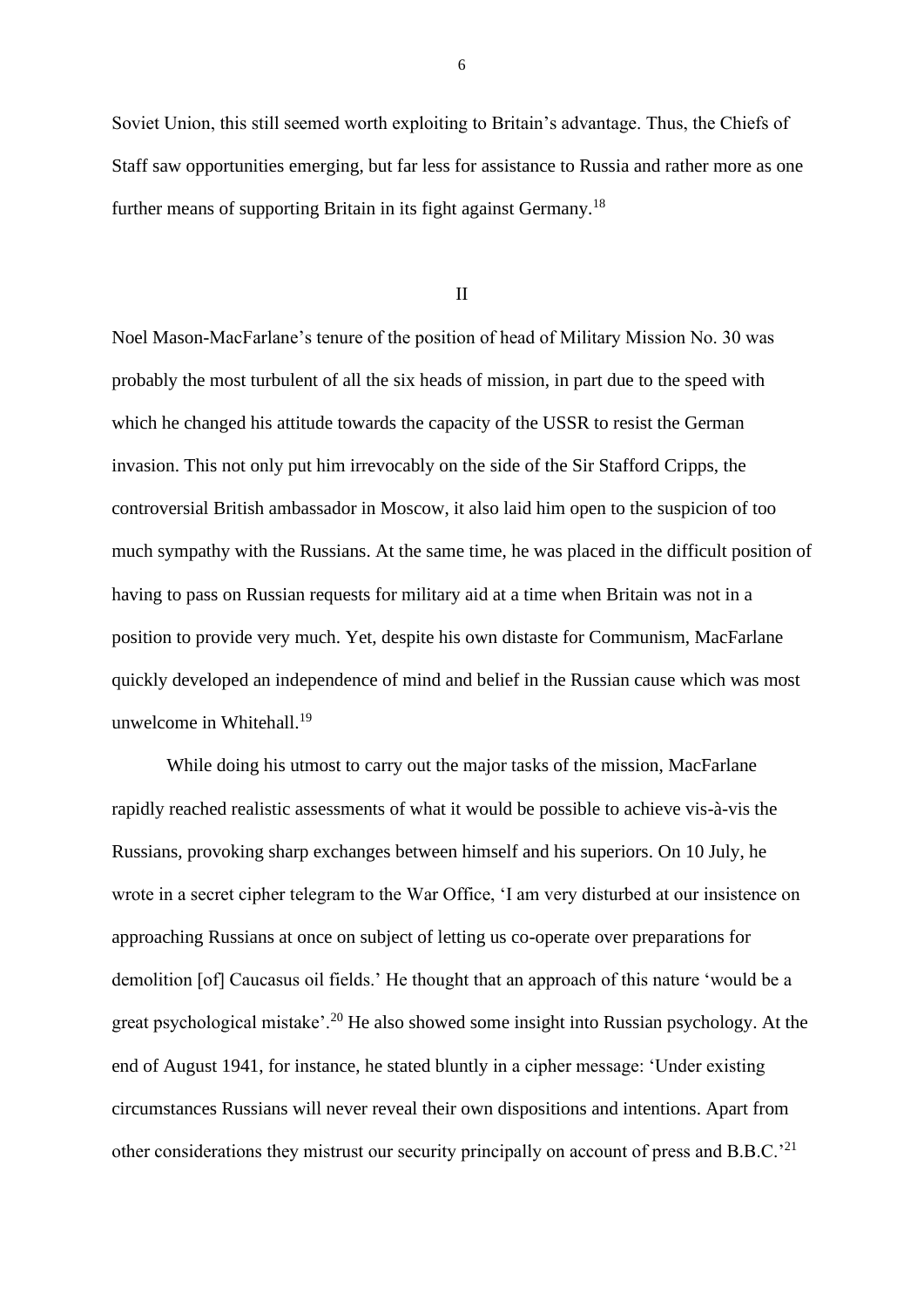Particularly interesting was one response of the Chiefs of Staff to further unwelcome views. In a message to MacFarlane in mid-July, they noted: 'We are disturbed at suggestion in your M.I.L. 11/7 that Russians are convinced we are not pulling our weight.' There then followed the statement that 'our present difficulties are largely due to Russian action in 1939 and for last 12 months we have been fighting alone against heavy odds.' The Chiefs of Staff bristled at the possibility that the Russians might make 'quite impossible demands for action by us', while the references to the only recently extinguished alliance between Germany and the Soviet Union showed a considerable degree of continuing ideological mistrust towards the USSR on the part of senior military officers.<sup>22</sup>

Nonetheless, even though MacFarlane had become convinced within a short period that the Russians could hold out, this did not make his task any easier as Red Army resistance began to stiffen. But many of the difficulties which were experienced under his leadership were problems which continued throughout the duration of the war, no doubt reinforcing already existing anti-Communist tendencies on the part of some members of the mission. On the one hand, there was the constant surveillance by the Soviet security services, all of which made it virtually impossible to maintain any contact with the inhabitants of Moscow. By and large, social life was restricted to embassies and the flats or hotel rooms of other mission members. The Russian officers with whom the mission had contact were afflicted by the widespread attitude in the USSR towards foreigners: one of deep suspicion.<sup>23</sup> According to the mission's chief interpreter under MacFarlane: 'Cooped up as we were in restricted surroundings, with little or no normal intercourse with local people... and often watched and followed by plain clothes police, the outcome would have been collective insanity had it not been for the indomitable spirit of Mason-Mac and one or two others.<sup>'24</sup>

Another problem which MacFarlane faced was the unwieldy structure of the mission, with three separate service chiefs for the military, naval and air sections, who in some ways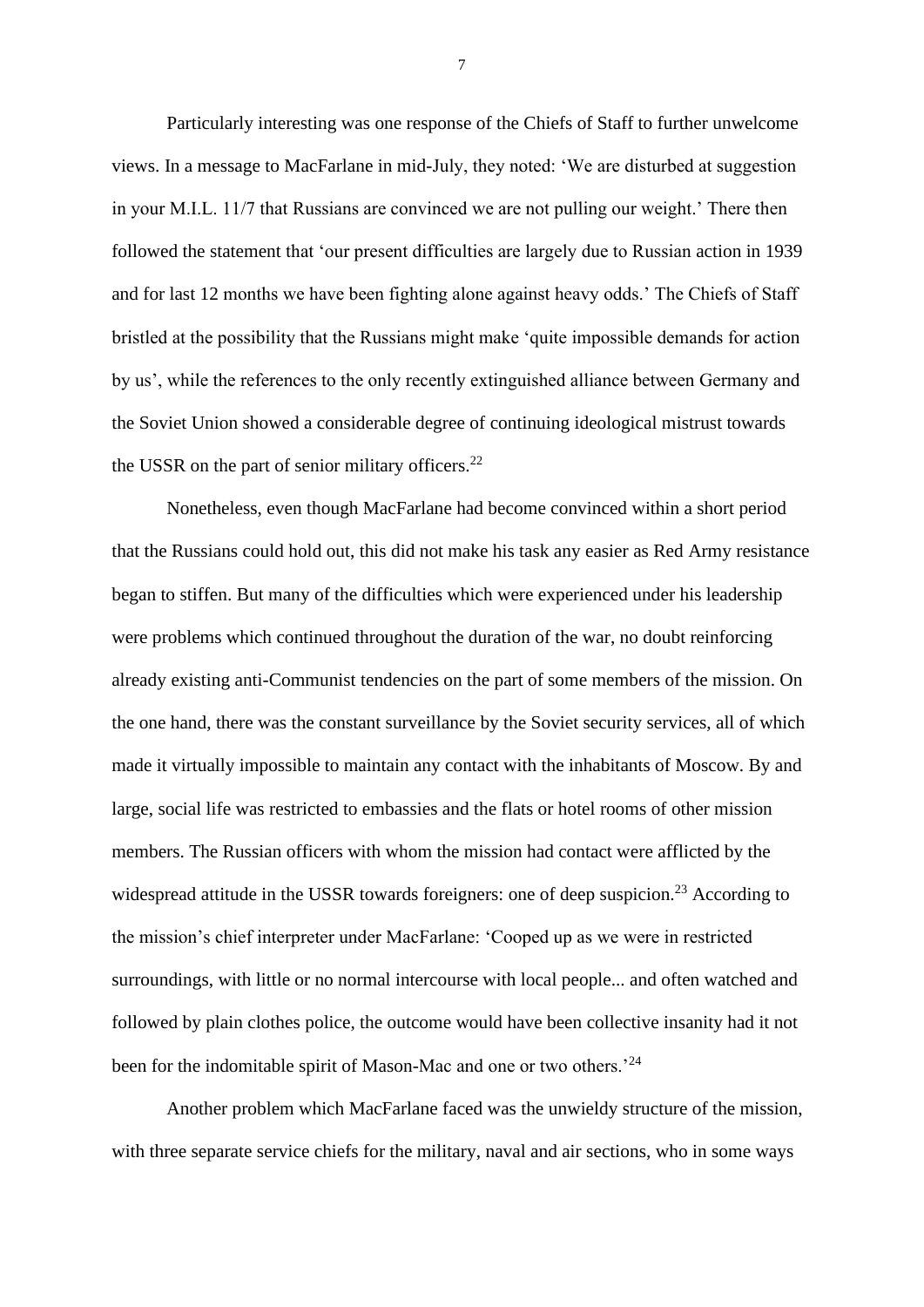duplicated the work of the service attachés who were also present in Moscow. At a meeting at the Kremlin on 30 June 1941, for example, Molotov and the Deputy Chiefs of the Red Army and Naval staffs received MacFarlane, Rear Admiral Geoffrey Miles and Air Vice-Marshal A.C. Collier, together with the service attachés.<sup>25</sup> At the same time, the mission was split up geographically, with a considerable number of personnel stationed at the ports of Murmansk and Archangel, not all of whom were naval. There was a contingent of army and air force technicians who were required to assist in passing on tanks and aircraft in working condition, after they had been delivered by British convoys. Moreover, the Russian staffs were constantly making all kinds of demands for information, such as for advance lists of the quantity of stores and equipment which were to be delivered in each convoy; and, frequent objections were made to the number of British personnel serving in Russia.<sup>26</sup>

In addition, MacFarlane's command suffered from the evacuation of all British mission and embassy staff from Moscow to Kuibyshev in mid-October  $1941.<sup>27</sup>$  Even though the military mission was able to return in January 1942, the embassy staff remained stranded in Kuibyshev, complicating the coordination of policy between mission and embassy. Even in April 1942, the Foreign Office advised the British Ambassador not to put pressure on the Soviet Government for a return of the embassy to the capital, and to rely simply on 'prolonging' the length of his visits to Moscow to keep in touch with the military mission.<sup>28</sup> However, for the mission a return to Moscow also meant a return to the daily frustrations of dealing with the Otdel, the Soviet organization responsible for liaising with the British officials. In fact, the nature of this daily business led MacFarlane to note in a cipher message of March 1942, reporting on an encouraging visit to the northern ports, that 'the trip… emphasized how much easier things are when you get away from Moscow.'<sup>29</sup>

But if MacFarlane's visit to the northern ports had shown that the situation there was positive, and relations with the local Russian commanders good, the work of the British Tank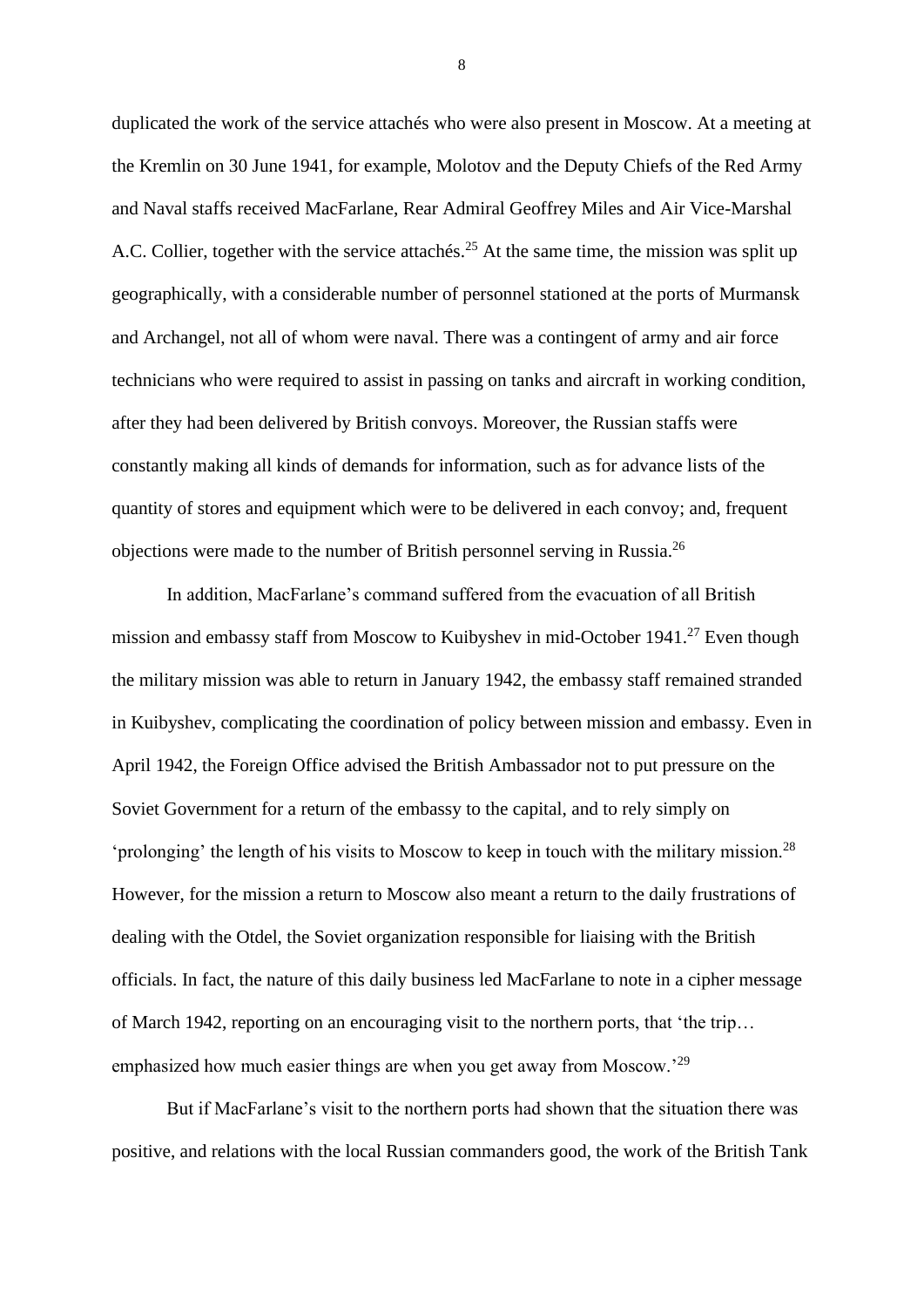Detachment continued to be a source of intense irritation.<sup>30</sup> Information obtained in early January 1942 by a member of the military section of the mission, Lieutenant-Colonel Hugo, indicated that British bren-gun carriers had already been employed for reconnaissance purposes in conjunction with motorcycles, and that British tanks had been contributing positively to the situation at the frontline.<sup>31</sup> Yet, despite this, the Russians continued to make no use of British technical experts stationed at Moscow, Gorki, Archangel, and Kazan, and the Red Army Tank Directorate took two months to respond to a request by Mason-MacFarlane in October 1941 for discussions. While the Russians were aware of the importance of British maintenance work carried out on tanks delivered to Archangel and Murmansk before they were sent on by rail, the workings and machinations of Soviet bureaucracy conspired to sabotage an effective use of the available British technical personnel.<sup>32</sup>

MacFarlane's 'indomitable spirit' in the face of such difficulties did, however, gradually undermine his position at home. At the Moscow conference in late September and early October 1941, he had been extremely outspoken at a meeting on 2 October between Lord Beaverbrook and Stanislaw Kot, General Wladyslaw Sikorski's representative in Moscow. Likewise, he had to some extent been a victim of the lukewarm attitude of the Chiefs of Staff towards the mission. They seemed unable or unwilling to understand his exasperation after the mission and embassy staff had been evacuated to Kuibyshev in October. MacFarlane was also caught up in the disputes over policy in the Cabinet, which were in full swing in the wake of the Moscow conference. Above all, in late 1941 and early 1942, the infighting in London created an atmosphere in which it was politically expedient to blame the head of mission for any difficulties which arose in military cooperation with the Russians.<sup>33</sup>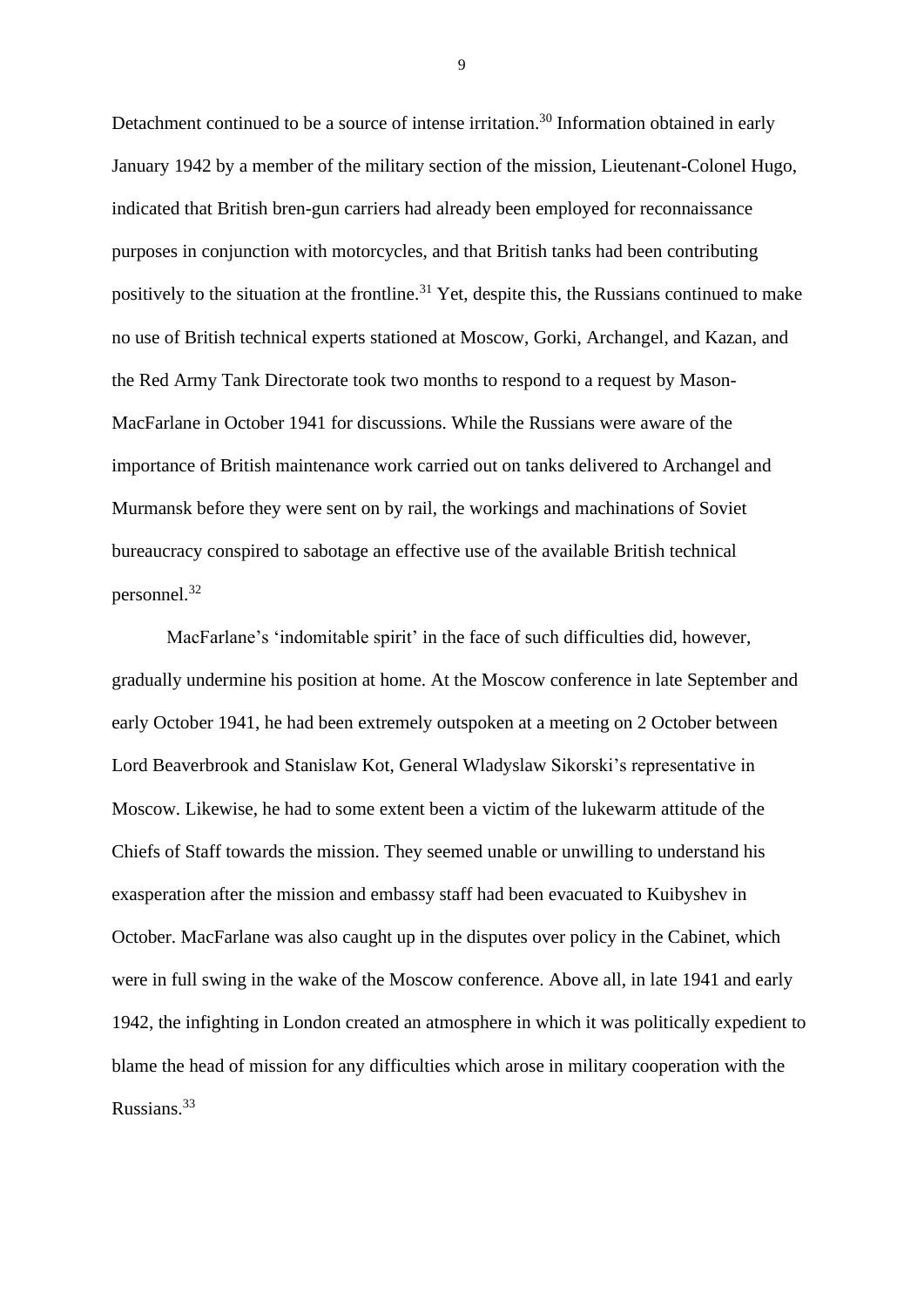In fact, the very discussions surrounding MacFarlane's replacement indicated the divisions and confusion over British policy vis-à-vis the mission. Despite his reasonably good relations with the Russians in early 1942, including a long and friendly talk with Marshal Boris Shaposhnikov on 23 February,  $34$  in late March the question of MacFarlane's replacement was raised at a Chiefs of Staff Committee meeting after some prompting by the Foreign Office.<sup>35</sup> But the deliberations over his successor dragged on for so long that by the time he was informed on 8 May 1942 that he was to be replaced (and to be taking up an appointment as Governor and Commander-in-Chief Gibraltar), the question of his successor had still not been settled. In a final message to the War Office he reminded the Military Secretary that, when selecting his successor, it ought to be borne in mind that 'the Soviet Staff are extremely suspicious of officers who were either in Russia during the revolutionary war period or who have been prominently identified with intelligence work'. After a farewell dinner given by officers of the mission on 15 May, he departed from Moscow Central Airport on 19 May.<sup>36</sup>

As it turned out, Rear Admiral Geoffrey Miles, already serving in the USSR, was entrusted with the position of head of mission. This decision, which reversed the earlier intention to recall Miles before the winter of 1942, seems to have been viewed as a convenient, interim solution, since it meant that 'Miles would be taking over a "running" show with which he was well acquainted'.<sup>37</sup> The period of Miles' tenure as head of mission can be seen as an interregnum in the history of Military Mission No. 30. In early June, Miles reported back to London that there seemed to be signs of an improvement in relations with the Soviet military, one of the rays of light being progress in cooperation with the Russian Tank Directorate in Moscow. However, by mid-July, there were the first signs that he was running up against the sort of frustrating difficulties his predecessor had encountered.<sup>38</sup> The

III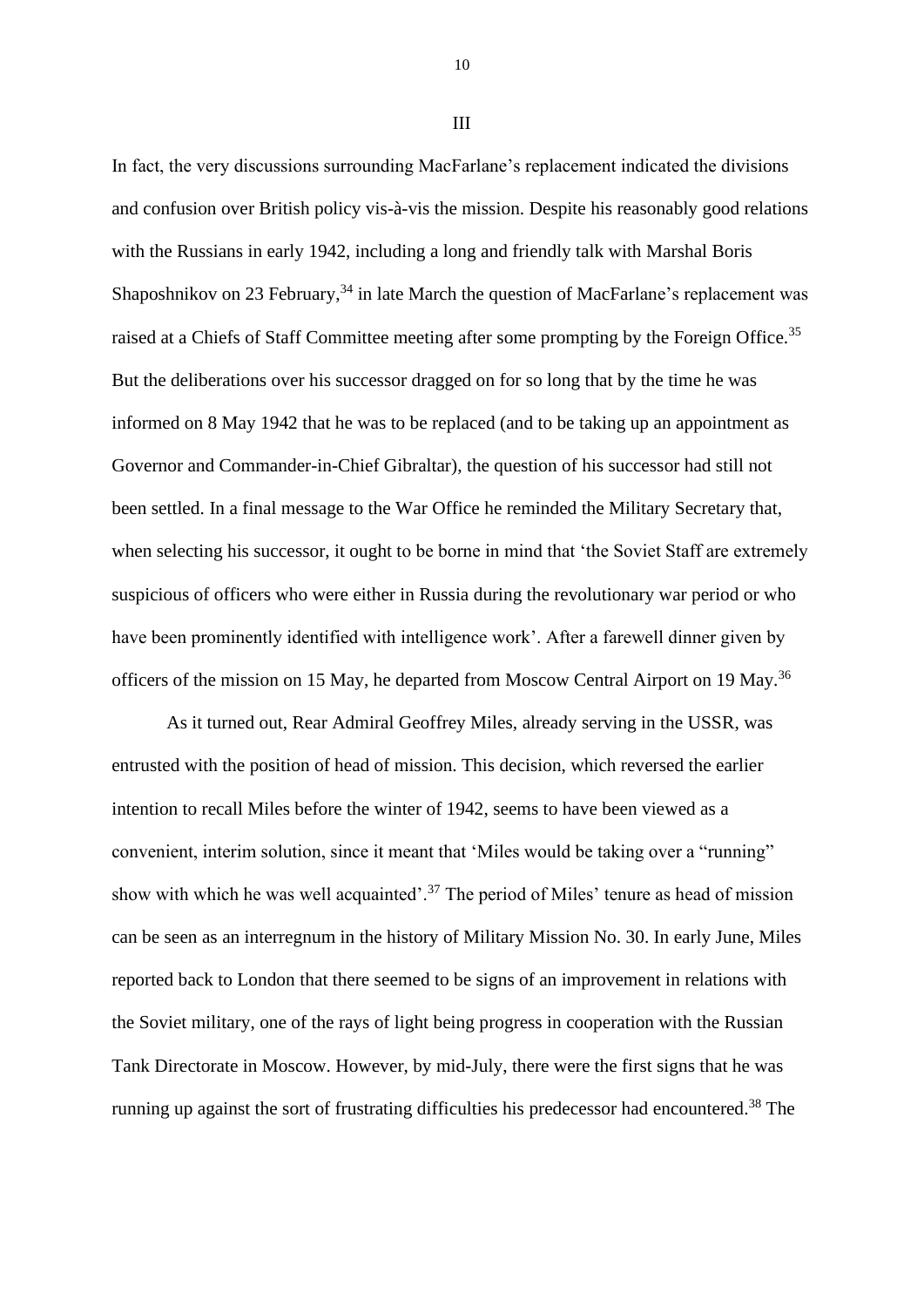problem was quite simply that the new head of mission lacked the initiative, dynamism, and insight of Mason-MacFarlane.

Needless to say, Miles displayed the sort of mistrust of the Russians which typified the British personnel serving with the mission. In a telegram at the beginning of June 1942 he argued: 'I can see no reason why we should continue these one sided arrangements for ever and give Soviet Mission [in the UK] something for nothing. It certainly does not help the military section here.<sup>39</sup> Still, it was in many ways an unfortunate time to be head of mission. The War Office remained jittery over anything which might rock the Anglo-Soviet boat, and was quick to advise Miles in July 1942 against pursuing a request to inspect Moscow's antiaircraft defenses due to the 'obvious preoccupation' of the Russian General Staff with the German summer offensive.<sup>40</sup> Nonetheless, many of Miles' messages to Whitehall displayed a general sense of helplessness in the face of the difficulties he was encountering; and, he made frequent requests for 'guidance' on various issues, in particular on that most thorny of all problems: how to deal with Russian questions on the formation of a 'second front'.<sup>41</sup>

During a visit to Britain, Miles reported on 29 September 1942 to a Chiefs of Staff Committee meeting in Whitehall that there appeared to be a food shortage among the civilian population, and that he thought the Russians might ask for food supplies and oil to be sent with the next convoys. He also noted that Murmansk 'had been considerably devastated by enemy air action', but continued to complain about the difficulty of obtaining information from the Russians, even though he had been allowed to inspect the port.<sup>42</sup> In February 1943 he made the demand that the British Government should take 'concerted action' in order that 'Soviet information and experience' be obtained in a timely fashion, yet justified his request by pointing out that the American military attaché, Brigadier-General J. A. Michela, had suggested he follow his policy of pursuing the issue of increased diplomatic pressure at a higher level. Not surprisingly, the reply from the Chiefs of Staff was extremely icy.<sup>43</sup>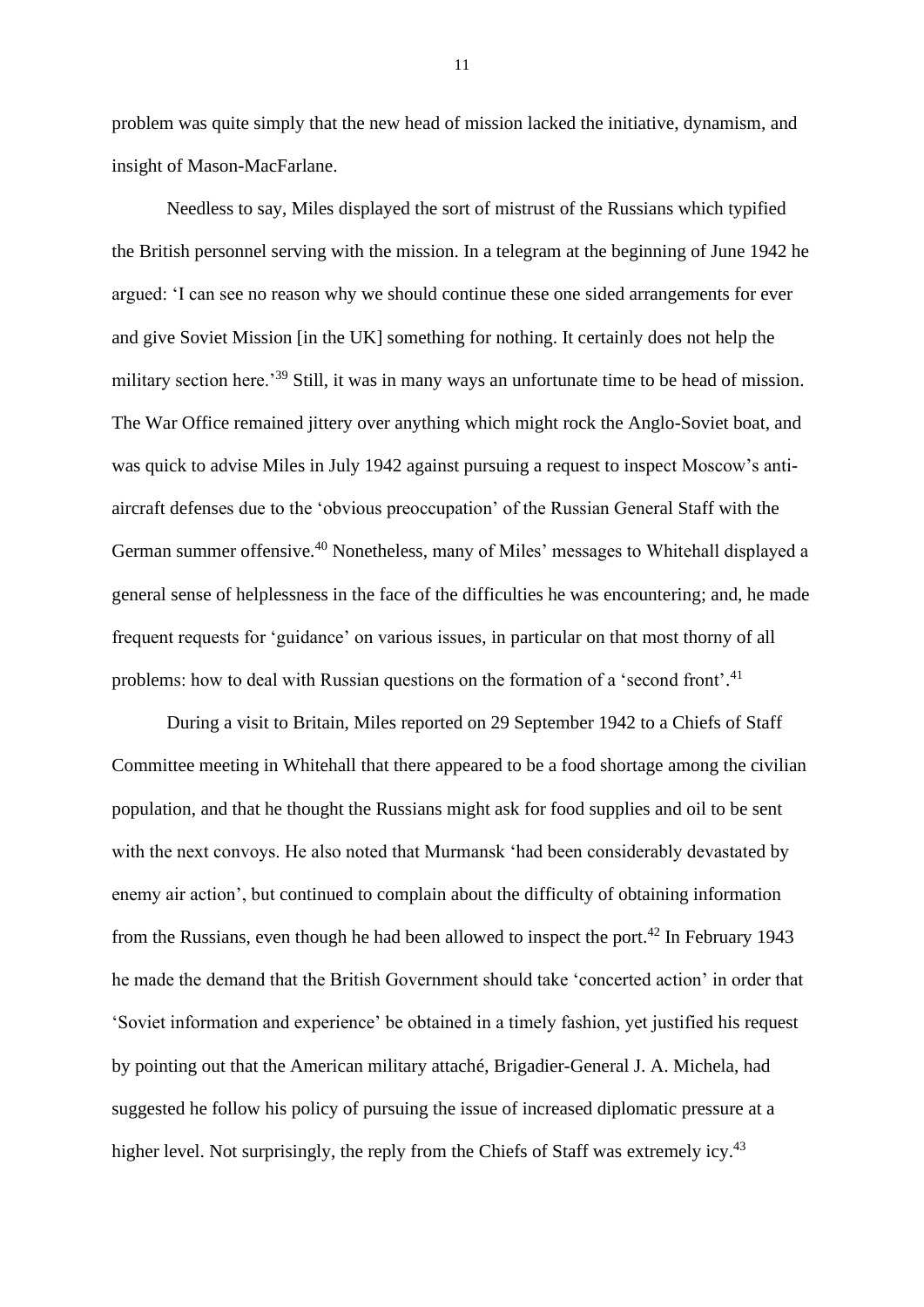At the beginning of the following month, Miles was informed he was to be replaced, no doubt as a result of his hapless approach to adhering to official policy.<sup>44</sup> Indicative of his lack of success was the fact that when he finally left Moscow by air on 22 March 1943, following the announcement on 17 March that his successor would be Lieutenant-General Giffard Martel, no representative of the Soviet General Staff came to the airport to see him off.<sup>45</sup>

#### IV

Martel arrived at an aerodrome near Moscow on 5 April 1943 at 7.30 a.m., and was met by high-ranking officers of the mission and two Red Army officers, Major-General Dubinin and Colonel Evstigneev.<sup>46</sup> He had been sent to Moscow with two letters in his pocket, one from Churchill addressed to Stalin, the other from Alan Brooke addressed to the Chief of Staff of the Red Army, at that time Marshal A.V. Vasilevsky. Both letters praised Martel as a distinguished officer with an excellent military record.<sup>47</sup> According to Martel, on his arrival in Moscow he felt that the chances of success of his mission would be slight. He asked the advice of members of the mission and officials on the Embassy staff and was told he would have to be tough with the Russians. In his own – perhaps rather exaggerated – view, he took this policy to heart and enjoyed some initial successes.<sup>48</sup> Martel's own extremely positive, post-war view of his performance as head of mission has been more or less discounted by Bradley Smith, who sees him as being too blunt and accuses him of making a series of mistakes.<sup>49</sup> Is Smith correct, or did Martel actually achieve something?

There is no doubt that during the first four months of his tenure of the post of head of mission that Martel enjoyed a number of successes in gaining access to information and senior Red Army officers. Having met Marshal Vasilevsky on 21 April, two days later he was granted permission to visit the frontline in the Kursk/Oriel region. During the visit, which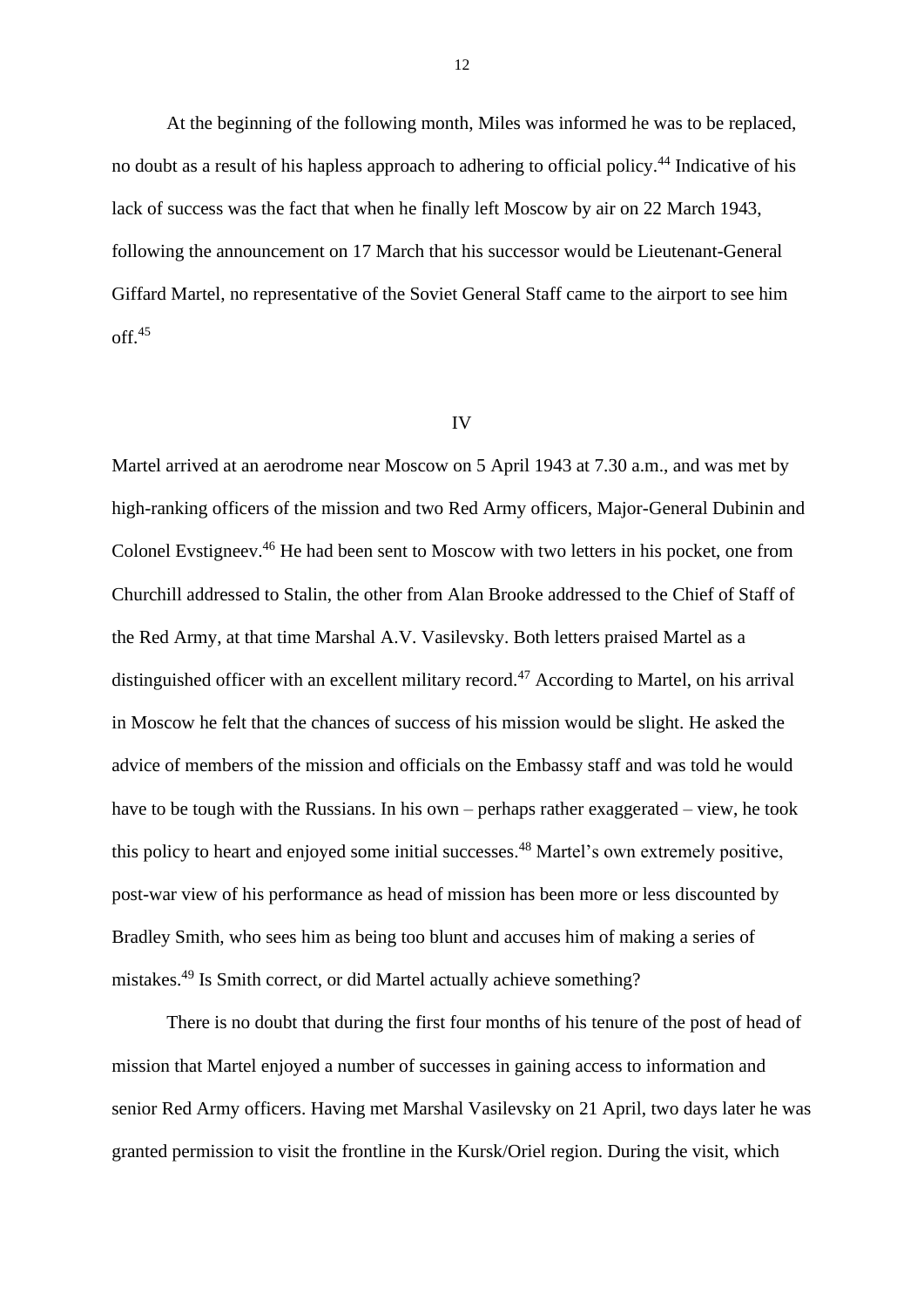took place between 11 and 19 May, he was able to gather a considerable amount of order of battle material and gain impressions of the strengths and capabilities of the Red Army. Martel also met R. Ya. Malinovsky at the latter's headquarters. After Malinovsky had explained the situation at the front with the aid of a large map, Martel demanded in an outraged tone that the Russian dispositions, which were covered by a piece of paper, be revealed to him. The Red Army commander was taken aback, but then pulled the piece of paper aside. According to Martel, this confrontation led directly to the full cooperation of the Red Army in his tour of the front line; and, he achieved a number of other successes shortly afterwards in gaining access to the Russian General Staff.<sup>50</sup>

Throughout his time as head of mission, Martel did prove to be extremely effective in the way in which he collated military information, processed it, and passed it back to London. Periodic reports which summarized experiences and important information attest to his professional and energetic approach. What is interesting is that his pronounced anti-Communist attitude did not interfere with his military judgment when it came to making use of the intelligence and general impressions which he gathered from conversations and meetings. One field in particular illustrates Martel's professionalism better than any other: that of armored warfare. In June 1943, for instance, he compiled an insightful report on the organization and methods of the Russian armored forces, based on observations gathered during his visit to the front the previous month, and a long discussion with the head of the Red Army Tank Directorate in Moscow on 15 June. In September 1943, he sent a report drawing lessons from the Russian front for future Allied operations in Europe on the basis that the experience in Russia would be more relevant than that of the British in North Africa.<sup>51</sup>

Moreover, he showed that he was perfectly capable of being insubordinate. As a result of comments made in his 'Report No. 3 from the British Military Mission to the U.S.S.R.',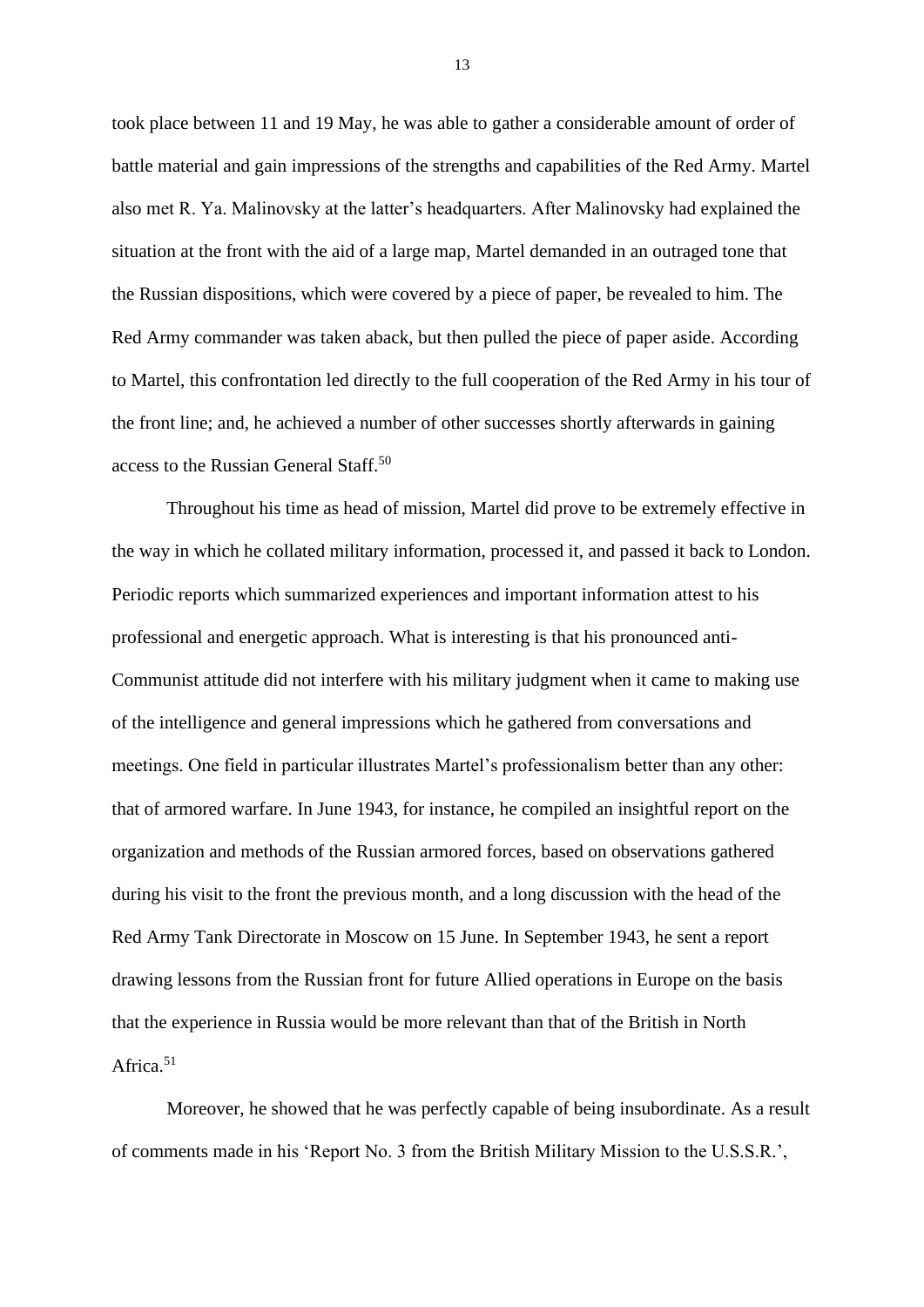the Chiefs of Staff Committee communicated the strong objection which the Foreign Office had taken towards criticisms by Martel of their ministry. After a largely implausible explanation about certain 'shortcomings' not being attributable to officials in the Foreign Office, the letter closed with the recommendation that in future 'you will... ensure that any criticism you may have to make in future reports are more impartially distributed.'<sup>52</sup> However, and as later correspondence made abundantly clear,<sup>53</sup> Martel was not mistaken in attributing to the Foreign Office what he saw as a policy of 'appeasement' towards the Russian military authorities.

At the beginning of September, in a report which summarized information gained from 'long discussions with the General Staff at Moscow' in July and August, Martel was still fairly optimistic. Although he noted that it would be necessary to take a firm line when the Russians were being 'particularly tiresome', he pointed out at the same time that problems in 'domestic relations' (visas, difficulties over mail, and the treatment of British personnel arrested by the Russian authorities) had been no fault of the Russian military, who had in fact been helpful 'at all times' in such matters.<sup>54</sup> The War Office also seemed satisfied. At the end of June, the Vice Chief of the Imperial General Staff (VCIGS) had written to Martel stating that there was 'no doubt that during the short time you have been there you have been able to get us an enormous amount of information'.<sup>55</sup> 'Pug' Ismay wrote him a personal letter towards the end of September 1943, commenting that, 'I like your reports and appreciations of the Russian situation so much and feel that, despite your misgivings, you are doing a grand job of work.'<sup>56</sup> Furthermore, in an estimate of the information supplied by Martel between July and October made by M.I.3 in the War Office the conclusion was reached that 'there has been a very satisfactory flow of information'.<sup>57</sup>

By the end of September 1943, however, Martel felt that relations with the Russians were beginning to turn sour. Partly a result of the effects of a clash between Martel and the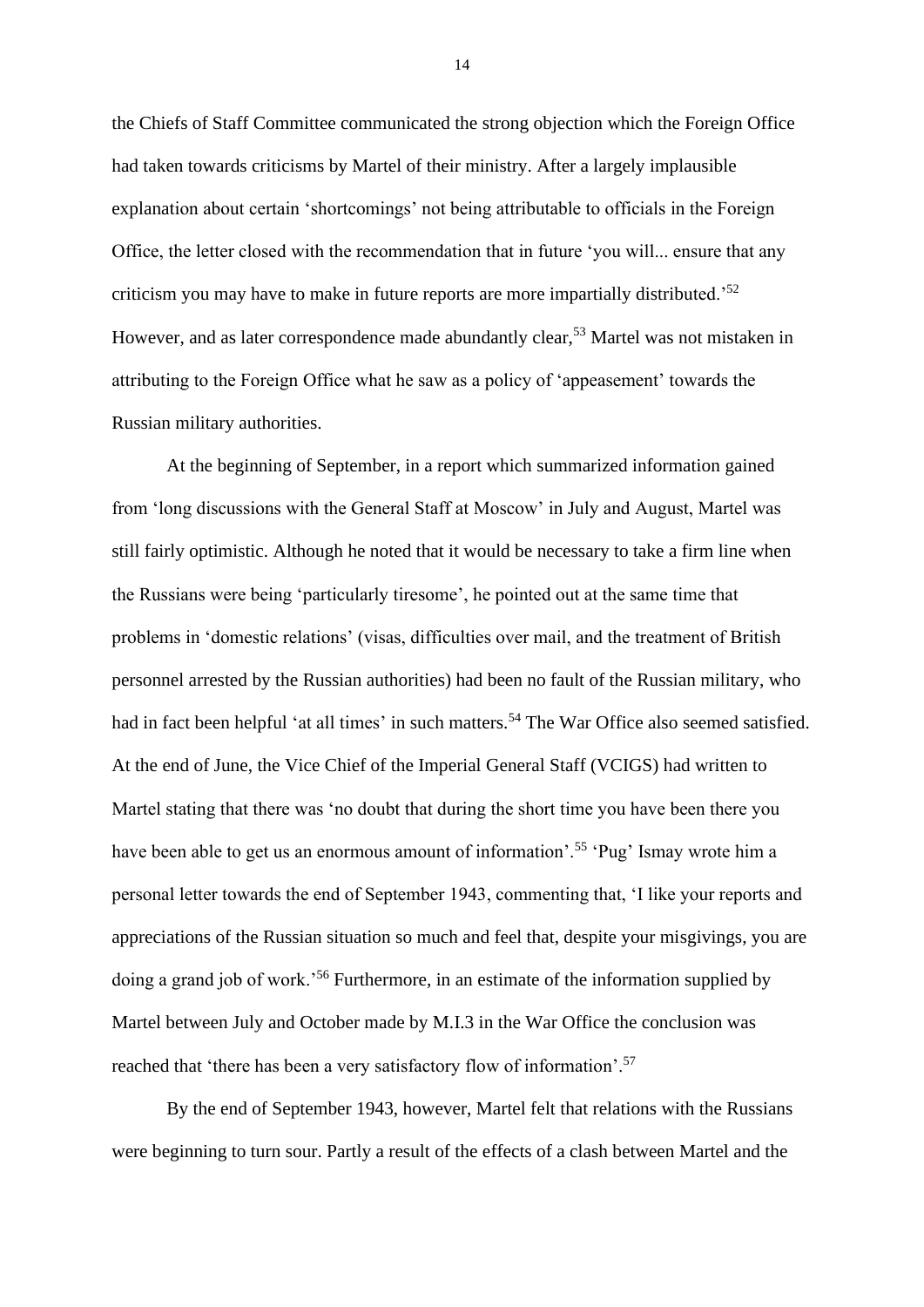new head of the Air Section (appointed in June 1943), Air Marshal Sir John Babbington,<sup>58</sup> the deterioration may well also have been exacerbated by frustration caused by decisions made in Whitehall. As a result of the progressive worsening in relations between the mission and the Soviet authorities in the final months of the year, opinion in Whitehall began to turn against the head of mission. Still, this was as much due to pressure being exerted by the Foreign Office as it was to the War Office's dissatisfaction.<sup>59</sup> Hence, considering the evidence, Bradley Smith's view of Martel's leadership as inept seems misplaced. For instance, Martel had sent clear and perceptive warnings of the necessity of reducing the size of mission as early as May 1943, stating in one cipher telegram: 'Am investigating possible reductions in size of mission. Russians dislike large missions. Undesirable to force an increase on Russians at moment when they are co-operating well.<sup>'60</sup>

Towards the end of 1943, Martel was becoming increasingly frustrated at the uncooperative attitude of the Russian military, not least of all due to his wish to gather information on German Army methods before the invasion of northern Europe. Since his visit to the front-line in May there had been no further opportunity to witness active operations. He found it particularly galling that in the second half of the year, the Soviet Military Mission in London had made sixty visits to see units and bases of the British Army, Navy and Air Force, and over 100 visits to armament factories, while a Russian general had been able to observe British combat operations in Italy.<sup>61</sup> In January 1944, Martel continued his pressure on the Chiefs of Staff in order that he be allowed to adopt a tougher line. He sent a request to this effect to the VCIGS on 12 January; a similar request 'suggesting a firmer attitude' was sent on 25 January. On 28 January, the CIGS sent a message to Moscow that he was to be recalled. Martel left the Soviet Union just over a week later by air on 7 February 1944.<sup>62</sup>

The recall had obviously been discussed in advance; a letter of 10 January 1944 from Martel to the VCIGS makes clear that the former was aware that he was to be leaving the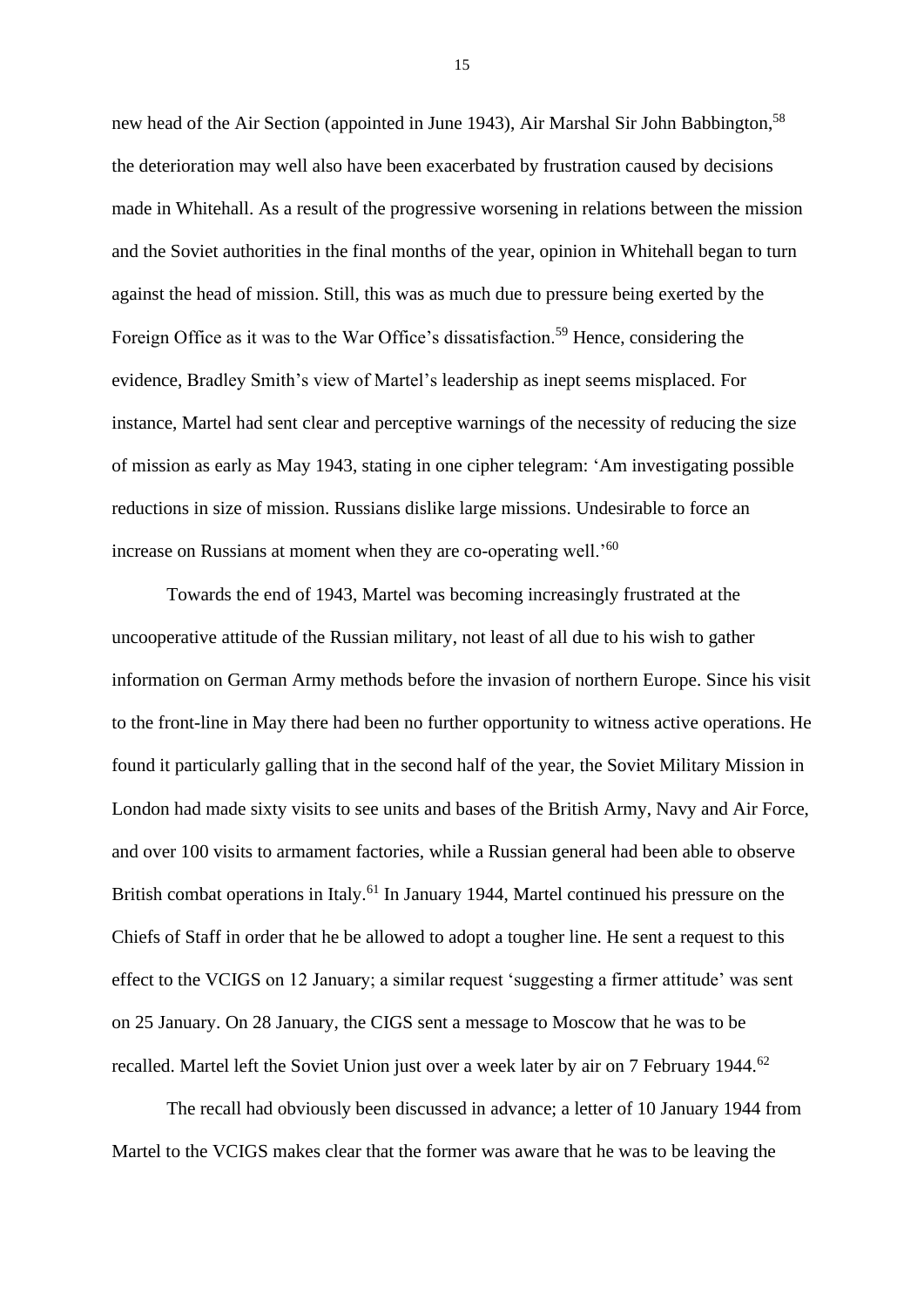USSR shortly. His recall – which he may well have deliberately set out to provoke – seems to have been due to his constant demands for greater firmness and the feeling that he was not being allowed to take the strong stand he felt necessary. But it was certainly not due to the depression which tended to grip other members of the mission. In his letter of 10 January to the VCIGS, he wrote that he was 'keeping fit and boxing and can so far take on any of the youngsters here. One has to do something like this to counteract the depressing influence of dealing all day with these astonishing Bolsheviks.'<sup>63</sup>

Back in London, Martel made plain to the military authorities in Whitehall, not least of all the Chiefs of Staff Committee, that the position of the mission could only be improved if it were instructed to take a firm line, were supported by 'the authorities in this country', and by exerting pressure on the Soviet Military Mission in London. He pointed to recent American successes as proof of his point of view, as well as noting that his own experience had shown that 'The Russian does not resent plain truthful speech. He despises the bootlicking methods which we sometimes employ.'<sup>64</sup> While these views represented the thinking of many senior British officers, no one had stated them before, or did so later, quite as bluntly as Lieutenant-General Giffard Martel.

#### V

Well over a week after Martel's departure, the War Office informed the British Ambassador in Moscow of the appointment of Lieutenant-General Brocas Burrows as new head of the military mission; he subsequently arrived in Moscow on 30 March 1944.<sup>65</sup> Until Bradley F. Smith's study, Burrows only appearance on the historiographical stage was a brief walk-on part during the Moscow conference of October 1944.<sup>66</sup> In fact, he is portrayed by Smith in his study of Anglo-American intelligence cooperation with the Soviet Union as a virtual cliché of an anti-Communist British general. Specifically, he notes how Burrows insisted on being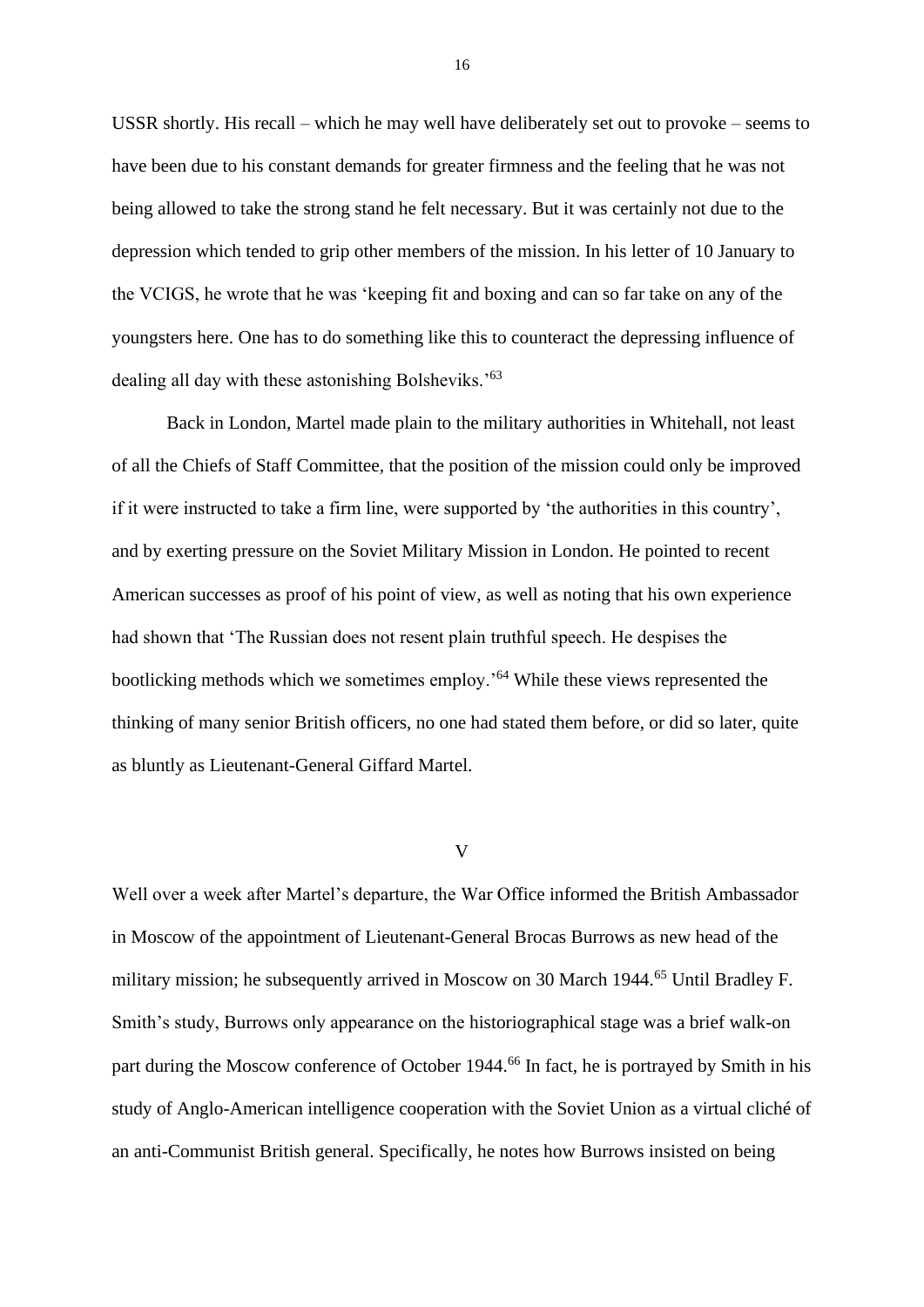presented to Stalin wearing medals which he had earned during the Allied intervention in the Russian Civil War. Still, the references he makes to Burrows' period as head of mission are rather inconclusive. On the one hand, he notes that 'Burrows got off to an especially rocky start regarding intelligence-sharing matters', but, on the other, that certain aspects of British intelligence relations with their host counterparts 'were warmer during the spring and summer of 1944 than they had been in the chilly winter atmosphere of 1943-4.<sup>57</sup> To what extent, then, did Burrows fit the ideological role model provided by his predecessor Martel?

Of considerable interest is an assessment by him of the attitude of the Soviet leadership towards its Western Allies before his first month in Moscow had been completed – in other words, before he had really had time to assess the situation properly. Burrows thought that the Soviet government had been active in trying to prevent close cooperation between the Soviet military forces and their Western Allies because 'a close comparison would display all too soon the bareness of the Soviet military cupboard'. For Burrows, the over-confidence of Soviet military commanders was due to the fact that they knew nothing about the capabilities of the armed forces of their allies, this being mainly due to the activities of the secret police. He was also of the opinion that without 'Allied supplies of all types' the Red Army would have been unable to have resisted the German invasion. He ended his communication by warning that the Soviet authorities were now nervous about the second front, and likely to try and downplay its significance. Burrows' memorandum reveals a great deal about his anti-Soviet attitudes, and is interesting for the way in which he looked forward mainly to the post-war portrayal of the military achievements of the Allies, rather than current operations, going as far as to recommend a press campaign in the wake of the landing in Europe which would highlight the anticipated Anglo-American achievements.<sup>68</sup>

As in the case of other high-ranking British officers, this negative assessment of Soviet military capabilities seems to have been dominated, and more probably driven, by a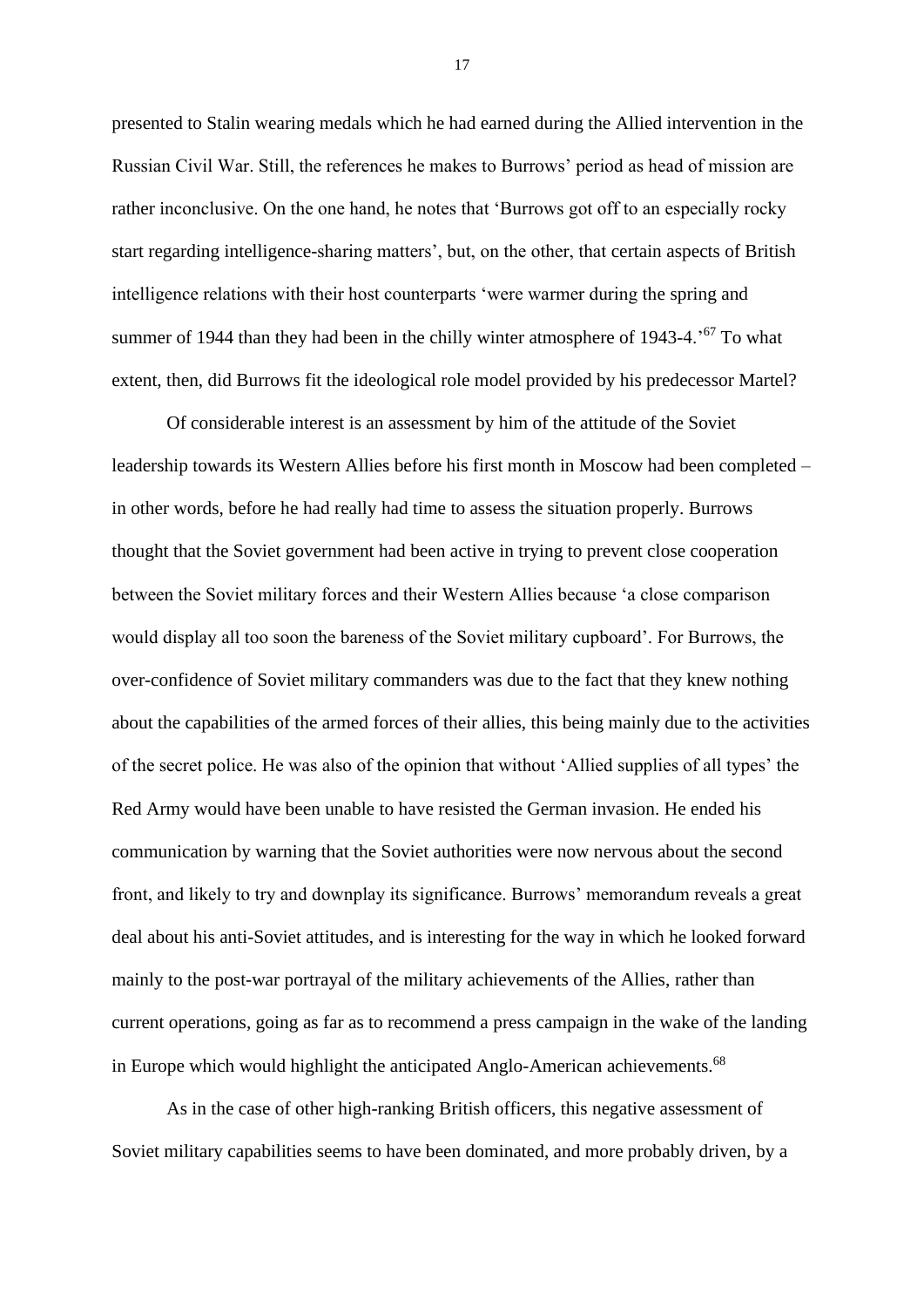strong anti-Communist political stance. It can be ascertained from Alan Brooke's diary that Burrows was in a negative frame of mind before he even set off for Moscow. According to the entry for 17 February 1944: 'After lunch I had an interview with Brocas Burrows who is off to Moscow... and found that the Foreign Office had been briefing him on such a conciliatory basis that he did not imagine he was to get anything back out of the Russians.'<sup>69</sup>

This attitude does not seem to have changed much during the course of Burrows command of the mission. Further evidence can be seen in his reactions towards a suggestion which began to receive attention at the beginning of July 1944. On being informed by Major-General John R. Deane, head of the United States' Military Mission, that Stalin had told W. Averell Harriman, the American ambassador, 'he thought the time had arrived to form in Moscow a military committee to coordinate matters of military importance concerning the Allies', Burrows sent a cipher telegram to generals Hastings Ismay and John Alexander Sinclair asking whether they agreed in principle. Burrows himself saw in the idea a way of rescuing the British Military Mission from its impasse, commenting that 'it is vital that this combined staff should be formed in Moscow'.<sup>70</sup> The reaction of the Chiefs of Staff was, predictably, one of suspicion. Sir Charles Portal suggested that both Deane and Burrows should visit London to discuss the idea further, while it was agreed that Burrows should not commit the chiefs to the functions of the proposed committee.<sup>71</sup>

By the beginning of August, Burrows was back in Britain for consultations with the Chiefs of Staff. He submitted a very revealing paper – which was read by the VCIGS, Lieutenant-General Archibald Nye – dealing with the issue of the proposed combined committee, and still seemed at this stage convinced of its potential value. Although he went on to complain about the lack of cooperative attitude on the part of the Soviet military, he explained this as being partly due to the lack of centralization in their battlefield intelligence system. His disapproval of the Foreign Office policy was made plain in the statement: 'In my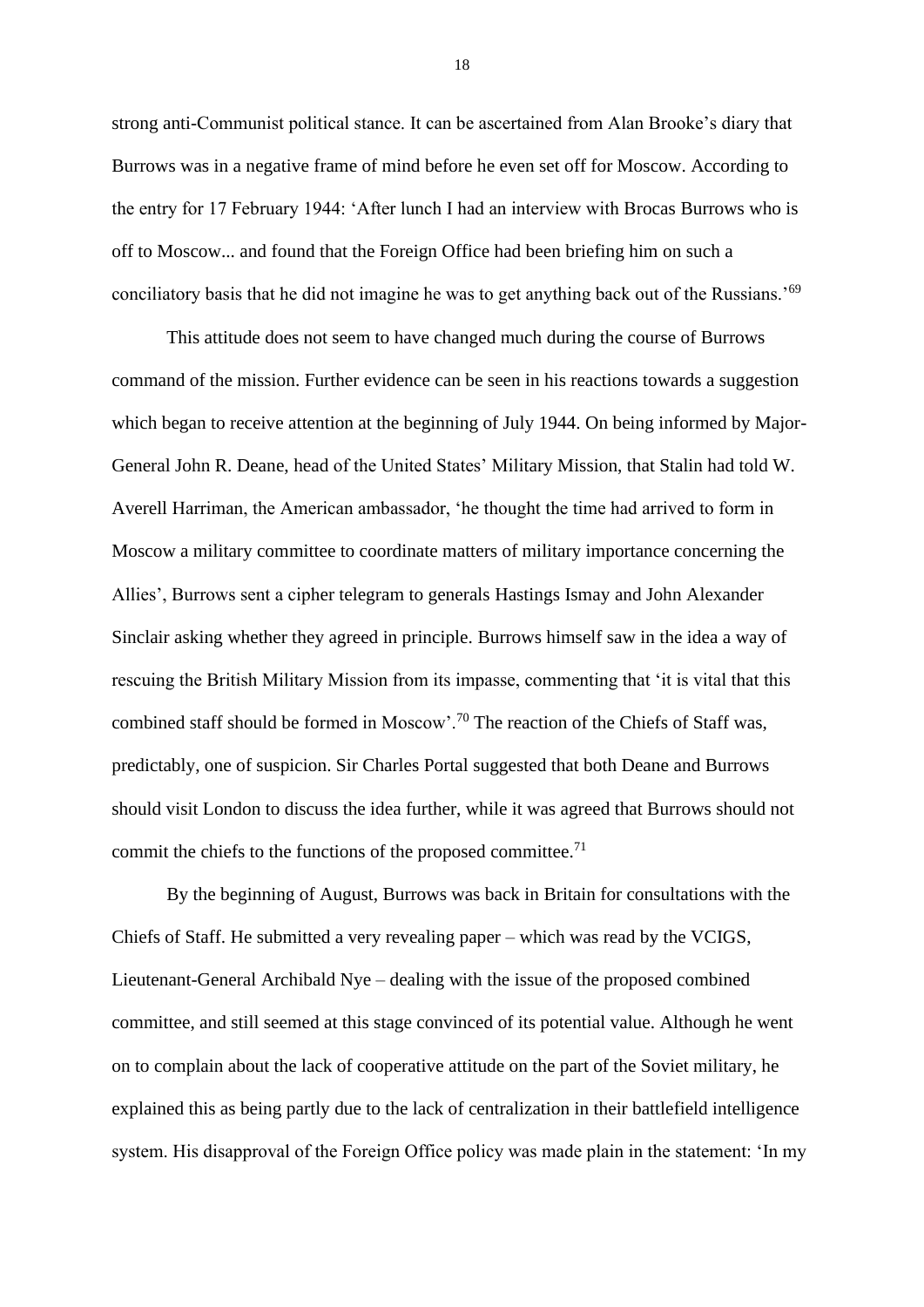opinion there is only a very remote possibility that the Military Mission in MOSCOW will be allowed any access to the Red Army at any level if the present policy of complete appeasement continues.' The message was an old one: the lack of freedom to bargain was interpreted by the Russians as weakness and put the mission in an impossible position.<sup>72</sup> It is clear from the wording of this memorandum that a political stance had taken precedence over military analysis.

On 2 August 1944, Burrows attended a Chiefs of Staff meeting at which the idea of the combined committee was discussed, but the chiefs remained unenthusiastic. Alan Brooke noted afterwards in his diary, 'I feel that it is highly unlikely that Stalin will ever agree to any such organization being established.<sup>73</sup> A further meeting took place on 16 August, at which Burrows referred to the combined committee as 'an opportunity', yet at the same time warned that he thought the Russians would try to use it to obtain advance information on Anglo-American plans. Two days later, in a communication to Washington, the Chiefs of Staff stated that they were 'wholly opposed to the creation of a United Chiefs of Staff Committee.'<sup>74</sup> With that, the idea was effectively killed, even though the Foreign Office continued to pursue it long after it had become clear that it was stillborn.<sup>75</sup>

On his return to Moscow, in addition to the usual and frustrating wrangles over the exchange of intelligence material, in particular order of battle details, Burrows seems to have performed reasonably competently when it came to the general management of intelligence exchange. Bradley Smith is unable to reach a conclusion as to whether Burrows' tenure of the position was ineffective due to the general's own failings, or because of the incoherence of official British policy. While he was dealt a poor hand, Burrows does though appear to have rubbed the Russians up the wrong way, and the most obvious contributory factor was clearly his openly anti-Communist attitude.<sup>76</sup> Moreover, as Burrows probably foresaw, the failure of the Combined Committee ended his attempt to rejuvenate the work of the mission. On 18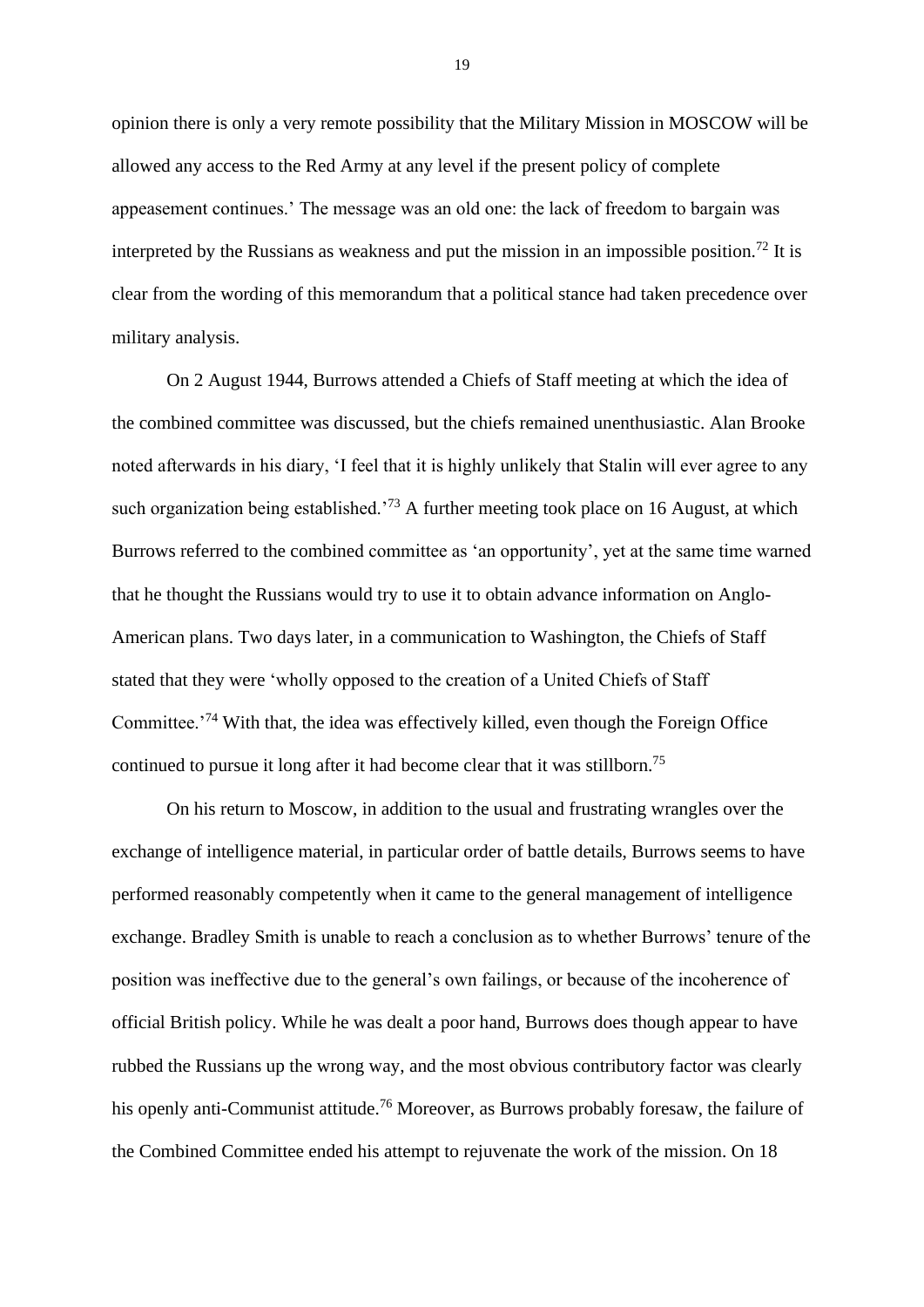October 1944, it was announced on the BBC that he had been appointed Commander-in-Chief West Africa. On 25 and 29 October he paid two final visits to General Kutuzov, and then departed from Moscow on 1 November.<sup>77</sup>

#### VI

The final phase of the British Military Mission in Moscow can best be described as lackluster. Following the departure of Burrows, the head of the naval section, Admiral E.R. Archer, took over as chief of mission. His period in office can be viewed as decidedly uneventful.<sup>78</sup> It was fitting for the continuing impromptu nature of British policy that Whitehall decided three days before VE-Day that the status of the mission could be enhanced if a higher ranking officer were to become its head. Thus, Lieutenant-General J.A.G. Gammell was sent to replace Admiral Archer, but not in time to attend the formal surrender ceremony organized by the Red Army in Berlin.<sup>79</sup> In fact, as the ever fewer and more laconic entries in the war diary indicate, in the final months of the war the mission ceased to hold any of its previous significance. At the beginning of May 1945, one of Admiral Archer's last dispatches noted that relations with the Russians had deteriorated considerably in the preceding weeks.<sup>80</sup>

On 1 August 1945, the Chiefs of Staff informed Gammell how to react should the Soviet Union declare war on Japan. In particular he was instructed to show a willingness to provide intelligence on enemy forces in areas under the command responsibility of the Chiefs of Staff, although he was to refrain from volunteering material on British equipment, or 'our own intentions, distribution or Order of Battle'.<sup>81</sup> But as the first Cold War frost began to form, the last head of Military Mission No. 30 could only watch as Anglo-Soviet relations began to seize up, even before the final defeat of Japan. It seems cruelly symbolic that the war diary of the mission contains no entries for the penultimate month of its presence in the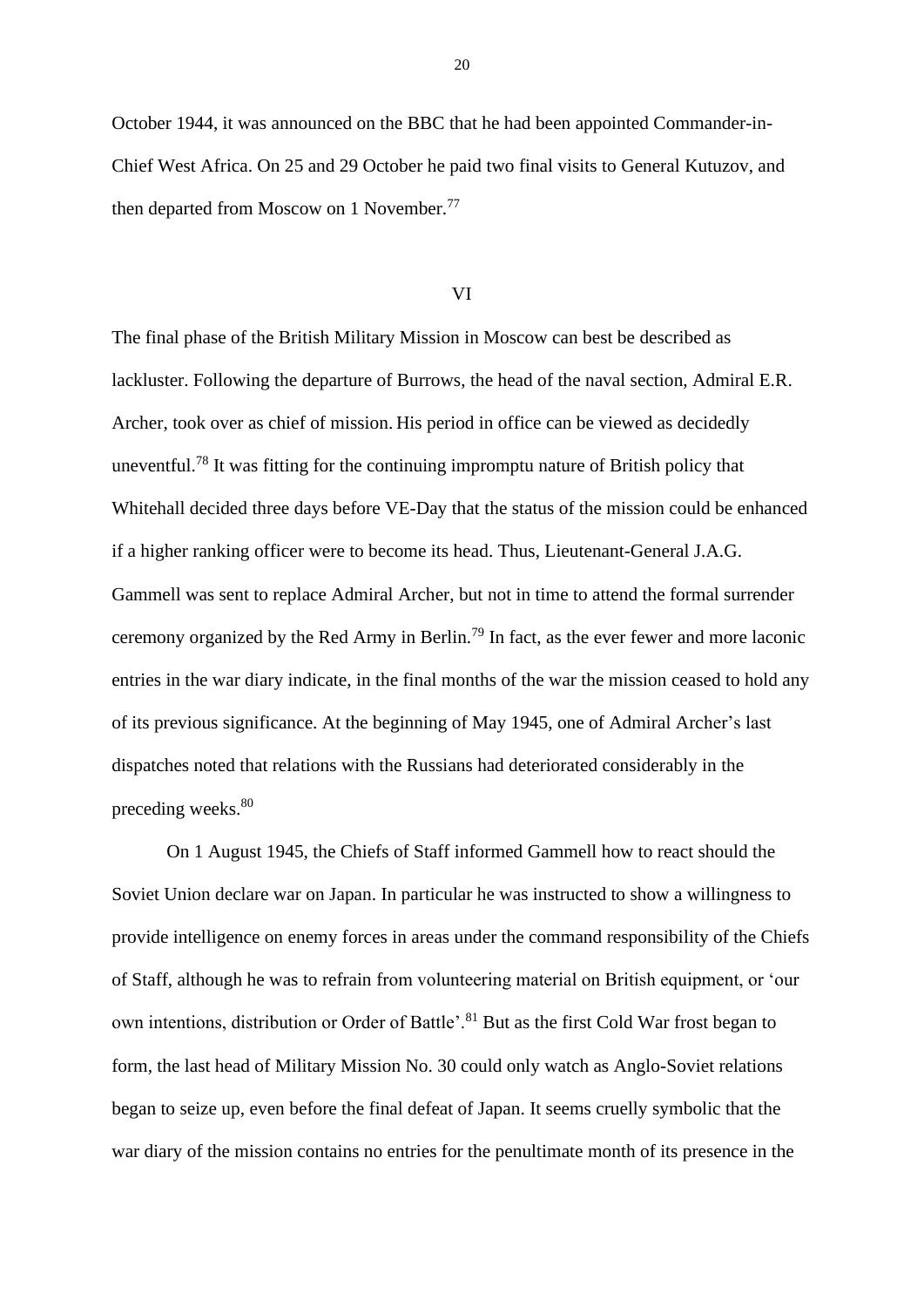Soviet Union.<sup>82</sup> At some point towards the end of September 1945, Gammell left Moscow, finally ending the existence of the mission in the USSR. $^{83}$ 

The last six months of the mission had made plain that latterly it had become effectively irrelevant to the conduct of the war in the East. Still, despite all the frustrations of the six heads of mission, there seems little doubt that certain successes were achieved in the exchange of intelligence, especially details on order of battle and German equipment. Likewise, one cannot underestimate the contribution of the mission to managing the arrival and maintenance of vital British supplies, including tanks and aircraft. The uneasy intelligence cooperation did though obviously favor the Russians, who showed – other than during fairly brief periods – little desire to reciprocate. However, since Britain's aim in mid-1941 had been to keep the Red Army in the field fighting the Germans, then one of the central goals surrounding the dispatch of the mission was achieved. But the question under consideration here is less, 'Was the mission a success?', and much more, 'What role did ideology play in the work of Britain's Military Mission No. 30?'

One of the most important observations which can be made is that there was a clear correlation between a strong anti-Communist conviction and a negative perception of the fighting abilities of the Red Army. This is clearly noticeable in the decision making of the Chiefs of Staff Committee in 1941.<sup>84</sup> In many cases, anti-Communist attitudes led to completely unrealistic ideas as to how the British Military Mission should become involved in the war in the East, the suggestion that mission members should assist the Russians in the demolition of the Caucasian oil fields being one glaring example. Moreover, it is interesting to note that the two heads of mission who came to the most realistic and positive assessment of the fighting abilities of the Soviet forces, Mason-MacFarlane and Martel, made a clear differentiation between ordinary Soviet citizens, and also Russian officers and men at the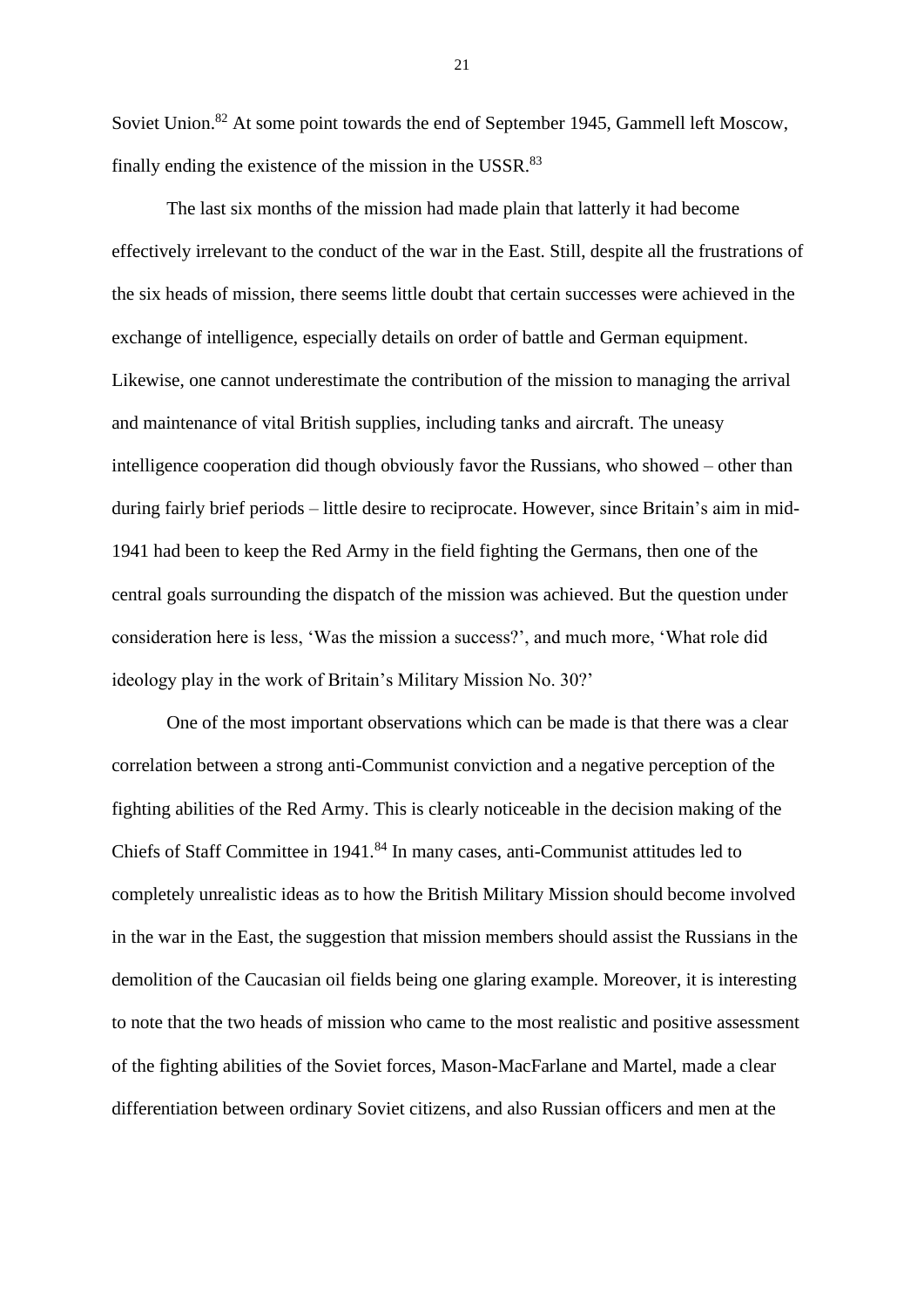front, and those Soviet state and military officials whose main job appeared to be obstruction and surveillance.<sup>85</sup>

Essentially, the influence of ideology led to a three-cornered fight in British policymaking circles in relation to the military mission. On the one hand, the Foreign Office tended to play down the mission's difficulties in favor of nurturing 'good relations' with the Soviet Union. Not surprisingly, this led to clashes not only between the Foreign and War Offices, but also between the Chiefs of Staff and the heads of mission – after all, the chiefs could hardly ignore the instructions of the War Cabinet. Yet, this was not the only cause of friction between the Chiefs of Staff and the heads of mission. The ideological influence on the chiefs' view of the situation in Russia caused intense disputes between them and the two most competent heads of mission, MacFarlane and Martel. Although these two generals were certainly anti-Communist, their military professionalism led them to a pragmatic attitude when dealing with Soviet state and military authorities. Instead of the suspicious, mistrusting anti-Communism of the early interwar period, which certainly survived in the War Office during the war, they reached an appreciation of what made Soviet officials and the Soviet system tick. The very different post-war careers of MacFarlane, who in 1945 was elected as a Labour Member of Parliament,<sup>86</sup> and Martel, who became one of the most prominent military Cold War publicists,  $87$  cannot detract from the quite similar views which they held about the Soviet Union as a result of their war-time experiences.

Thus, it can be argued that ideology can seriously distort the perspective of the situation of a military mission as seen from the decision making center at home. Senior military officers of average ability appointed to serve as head of mission (men such as Miles and Burrows) are likely to be affected by any prevalent ideological leanings in the armed forces. However, senior officers with a certain flair for independent thought (such as MacFarlane), or the assessment of foreign military capabilities (such as Martel), are capable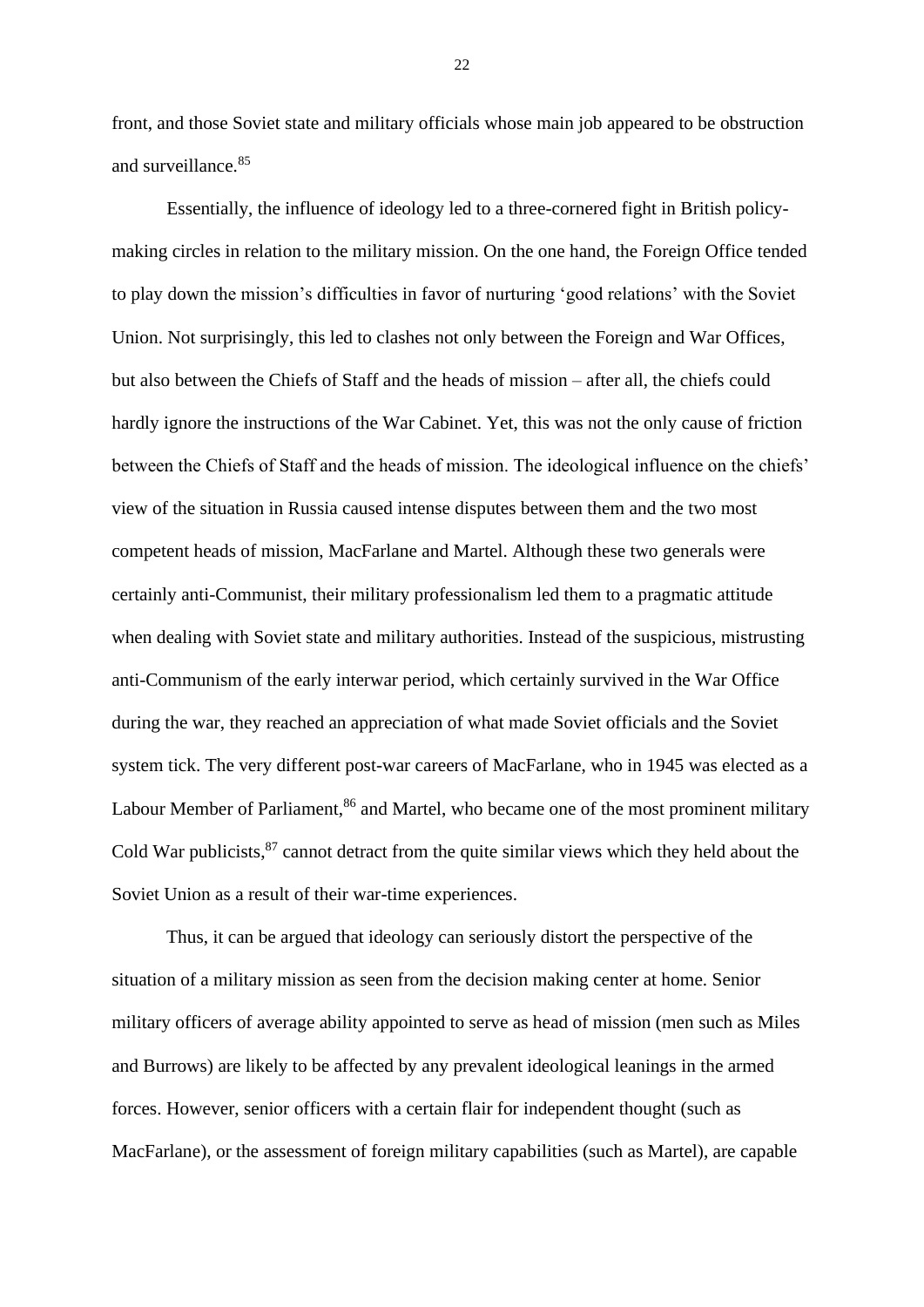of putting aside their ideological predispositions and reaching sound assessments of the capabilities of the host nation's armed forces and the best approach to military collaboration with them. In short, managing the effects of ideology, and selecting officers with the ability to work against prevailing ideological attitudes, can decisively influence the effectiveness of a military mission. In the case of the British Military Mission to the USSR, the impact and effects of ideology on decision making were never seriously addressed, so that the mission was never able to achieve its full potential.

#### Endnotes

<sup>&</sup>lt;sup>1</sup> Joan Beaumont, 'A question of diplomacy: British Military Mission 1941-45', *RUSI Journal*, 118 (Sept. 1973), pp. 74-7, although it has merits, is too brief and incomplete to qualify as a reliable overview. Still useful for the history of the mission until December 1941, especially within the wider diplomatic context, is Gabriel Gorodetsky, *Stafford Cripps' Mission to Moscow, 1940-42* (Cambridge UP: Cambridge, 1984), while there is a considerable amount of information to be found in F.H. Hinsley, *British Intelligence in the Second World War: Its Influence on Strategy and Operations. Volume II* (HMSO: London, 1981). There are, though, only two cursory references in John Erickson, *The Road to Berlin: Stalin's War with Germany,* Vol. 2 (Weidenfeld & Nicolson: London, 1983), pp. 191, 511, indicating the scale of neglect which was shown by historians towards the history of the mission until recently.

<sup>2</sup> Bradley F. Smith, *Sharing Secrets with Stalin: How the Allies Traded Intelligence, 1941-45* (Kansas UP: Lawrence, KS, 1996).

<sup>3</sup> For various definitions and discussion, see: Göran Therborn, *The Ideology of Power and the Power of Ideology* (Verso: London, 1980); Kurt Lenk, 'Ideologie/Ideologiekritik', in Dieter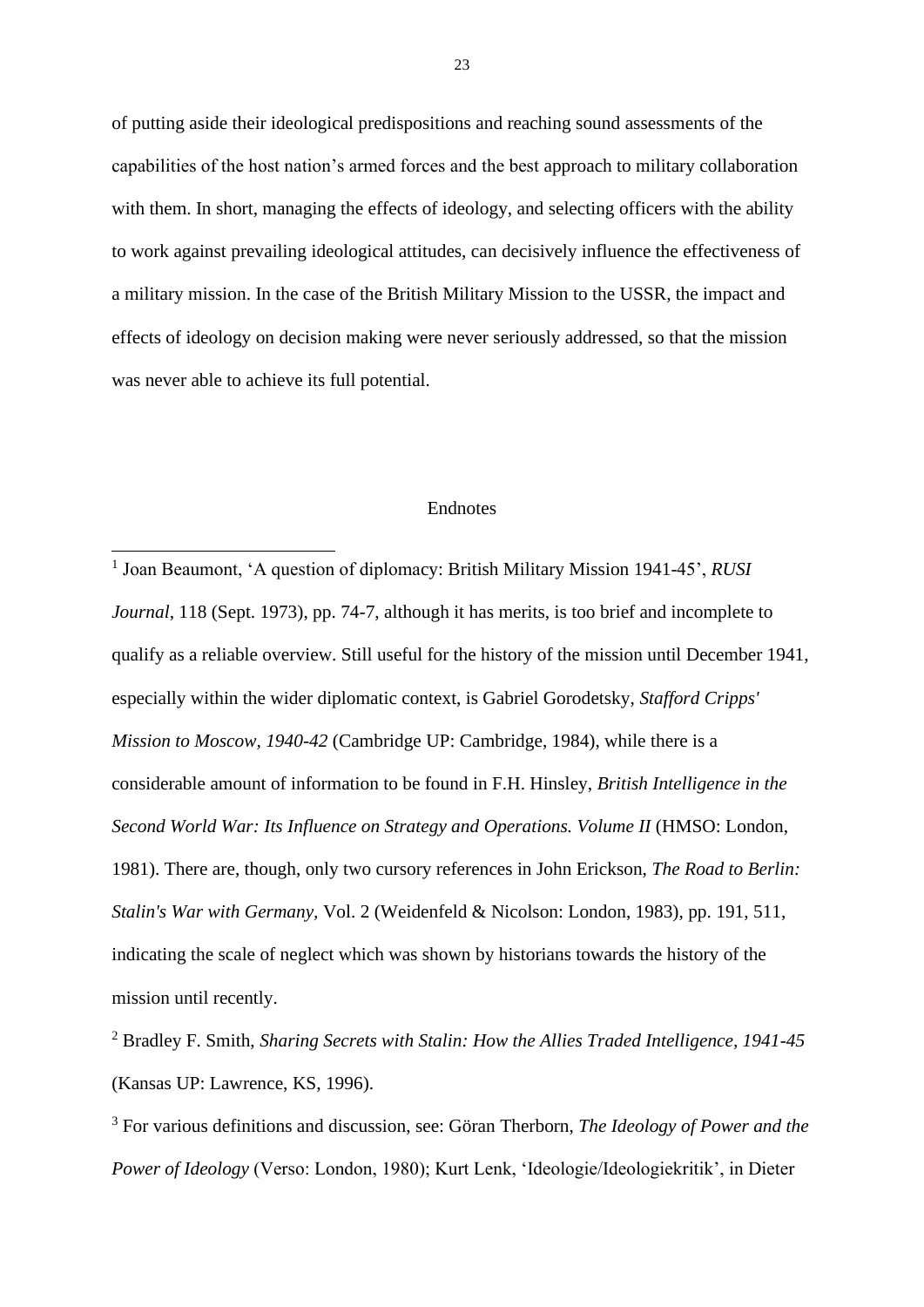Nohlen (ed.), *Wörterbuch Staat und Politik* (Piper: Munich, 1991), pp. 229-32; Erwin Häckel, 'Ideologie und Außenpolitik', in Wichard Woyke (ed.), *Handwörterbuch Internationale Politik* (Leske & Budrich: Opladen, 2000), pp. 148-54.

<sup>4</sup> On this issue, see Markku Ruotsila, *British and American Anticommunism before the Cold War* (Frank Cass: London, 2001).

<sup>5</sup> The head of the Soviet Military Mission to Great Britain (1941-4), Admiral N.M. Kharlamov, mentions a Major Swan of the British Army in his memoirs, who had been suggested as a representative of the British General Staff in Moscow, but who apparently turned out to have served as a British commander in Archangel during the Allied intervention; Kharlamov claims he succeeded in blocking the appointment. See N. Kharlamov, *Difficult Mission. War Memoirs: Soviet Admiral in Great Britain during the Second World War* (Progress Publishers: Moscow, 1986), pp. 114-15.

<sup>6</sup> It is worth pointing out here that part of the reason for the anti-Communist attitude of British officers was that they regarded the Bolsheviks as having betrayed the Allied cause during the First World War, allowing the Germans to concentrate forces for the March 1918 offensive. On this point, see Giffard Martel, *The Russian Outlook* (Michael Joseph: London, 1947), pp. 34-5.

<sup>7</sup> Useful here are: Keith Neilson, "Pursued by a bear": British Estimates of Soviet Military Strength and Anglo-Soviet Relations, 1922-1939', *Canadian Journal of History*, 28 (August 1993), pp. 189-221; and, James S. Herndon, 'British Perceptions of Soviet Military Capability, 1935-9', in Wolfgang J. Mommsen & Lothar Kettenacker (eds.), *The Fascist Challenge and the Policy of Appeasement* (George Allen & Unwin: London, 1983), pp. 297- 319.

<sup>8</sup> Correspondence between leading British Army officers in 1920/1 indicates that they viewed Bolshevism as a threat to British society at home as well as to the security of the Empire. For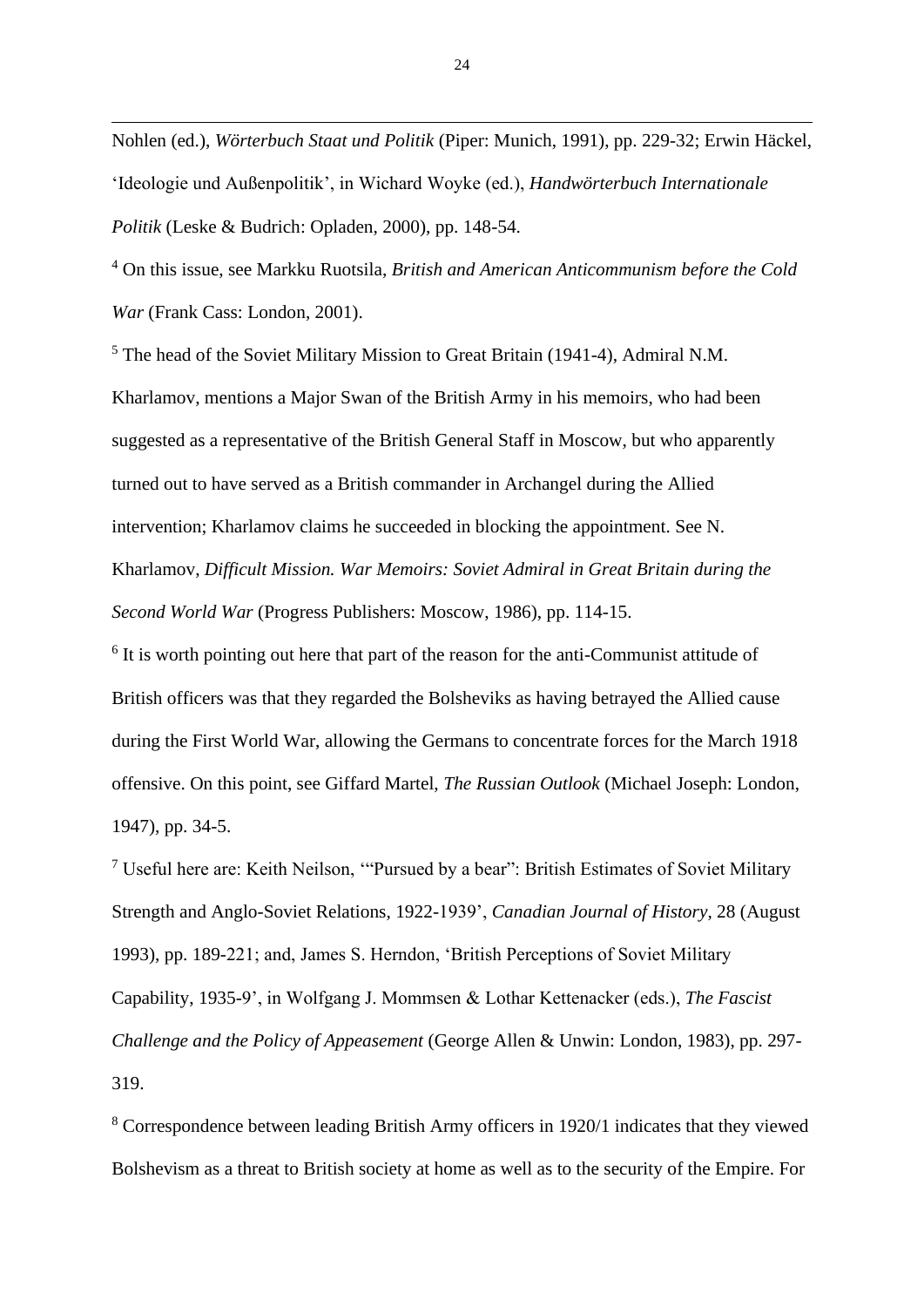examples, see Liddell Hart Centre for Military Archives, King's College London, Field-

Marshal Sir A.A. Montgomery-Massingberd Papers, 8/16, Col. W.L.O. Twiss to

Montgomery-Massingberd, 30 June 1921, Lt.-Gen. W. Braithwaite to Montgomery-

Massingberd, 11 July 1921, and Montgomery-Massingberd to Col. C. Evans, 12 July 1921.

<sup>9</sup> See here David Dilks, "The unnecessary war"? Military Advice and Foreign Policy in

Great Britain, 1931-1939', in Adrian Preston (ed.), *General Staffs and Diplomacy Before the* 

*Second World War* (Croom Helm: London, 1978), pp. 98-132.

<sup>10</sup> The National Archives of the United Kingdom, Kew (hereafter, TNA), WO193/642,

M.I.2(b), SECRET. The Red Army, memorandum, 22 Nov. 1939.

<sup>11</sup> TNA, WO193/646, Soviet Union. Memorandum Respecting the Soviet Threat to British Interests in the Middle East, SECRET, 28 Oct. 1939.

<sup>12</sup> TNA, WO193/646, COS. (40) 252, War Cabinet. Chiefs of Staff Committee. Military Implications of Hostilities with Russia in 1940. Report, SECRET, 8 Mar. 1940.

<sup>13</sup> TNA, WO193/648, COS (40) 842, War Cabinet. Chiefs of Staff Committee, Staff Talks with the Soviet [sic], 18 Oct. 1940.

<sup>14</sup> TNA, WO193/645A, War Cabinet. Chiefs of Staff Committee. Extract from Minutes of Meeting, 13 June 1941.

<sup>15</sup> TNA, WO193/645A, SECRET. JP(41) 465. Proposed Mission to Russia, 19 June 1941. <sup>16</sup> TNA, WO193/645A, War Cabinet. Chiefs of Staff Committee. Extract from Minutes of Meeting held 20 June 1941.

<sup>17</sup> TNA, WO193/645A, War Cabinet. Chiefs of Staff Committee. Extract from Minutes of 210th Meeting, 24 June 1941, and, War Cabinet. JP(41)482. Joint Planning Staff. Mission to Russia, 24 June 1941.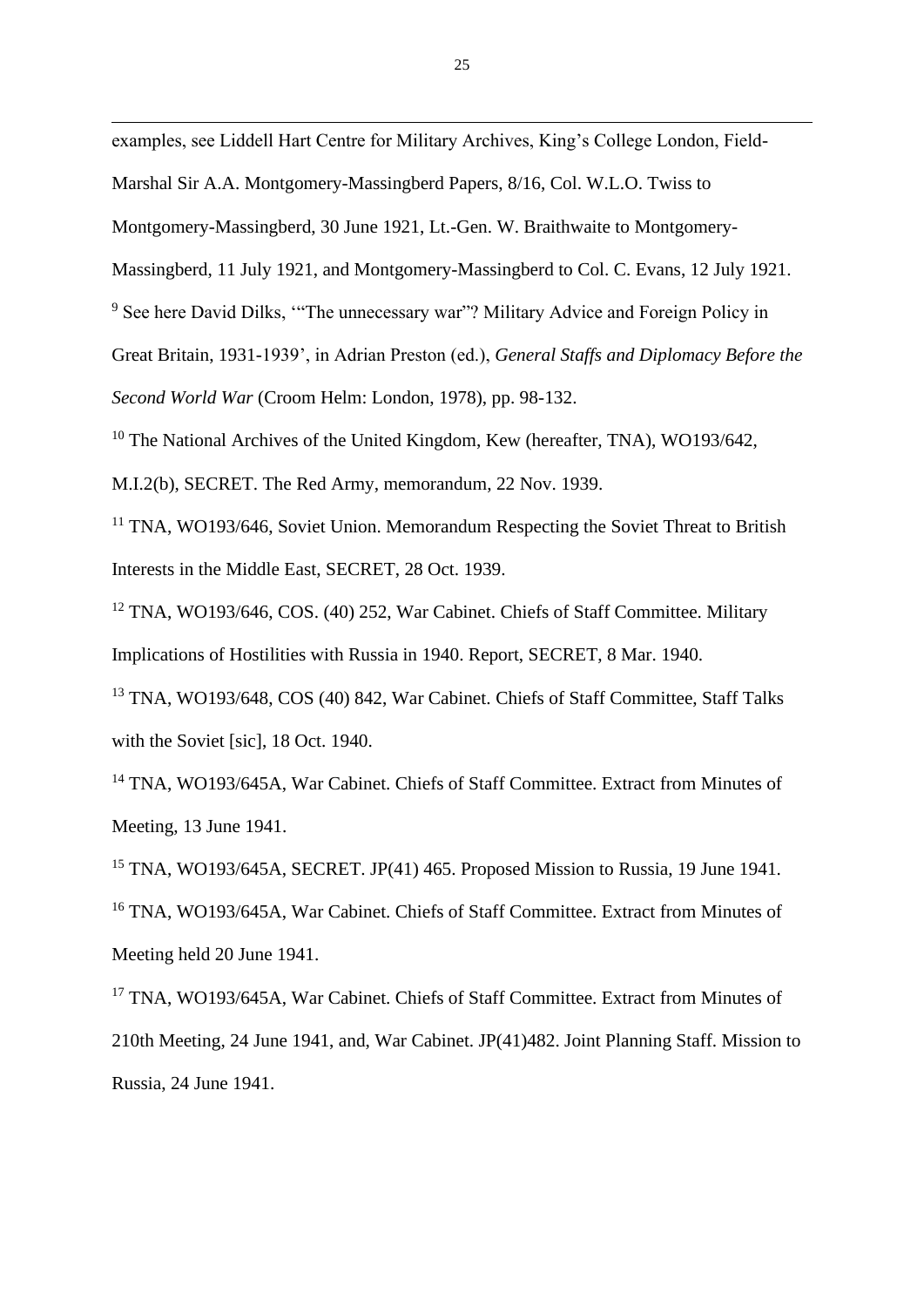<sup>18</sup> Sheila Lawlor, 'Britain and the Russian entry into war', in Richard Langhorne (ed.), *Diplomacy and Intelligence during the Second World War: Essays in Honour of F.H. Hinsley* (Cambridge UP: Cambridge, 1985), pp. 168-83, esp. 180-3.

<sup>19</sup> A brief summary of Mason-MacFarlane's work as head of the Military Mission can be found in Ewan Butler, *Mason-Mac: The Life of Lieutenant-General Sir Noel Mason-MacFarlane* (MacMillan: London, 1972), pp.130-44. There is more detail and context in Smith, *Sharing Secrets*, pp. 48-118, but Gorodetsky, *Stafford Cripps' Mission*, pp. 177-267, is more balanced.

<sup>20</sup> TNA, WO193/644, cipher telegram, 30 Military Mission to War Office (hereafter, WO), 10 July 1941, and reply by WO to 30 Military Mission, n.d. [11 July 1941].

<sup>21</sup> TNA, WO193/644, cipher telegram, 30 Military Mission to WO, 31 Aug. 1941.

<sup>22</sup> TNA, WO193/644, Foreign Office (hereafter, FO) to Moscow. Chiefs of Staff for MacFarlane, 14 July 1941.

<sup>23</sup> A.H. Birse, *Memoirs of an Interpreter* (Michael Joseph: London, 1967), pp. 57-60, 66-8; and, for similar impressions of life in Russia, also Martel, *The Russian Outlook*, pp. 77-9. <sup>24</sup> Birse, *Memoirs*, p. 68.

<sup>25</sup> TNA, WO178/25, 30 Military Mission. War Diary, entry for 30 June 1941.

<sup>26</sup> Martel, *The Russian Outlook*, pp. 80-1; TNA, WO208/1787, cipher telegram, Military Mission to WO, MIL/2510, 24 Jan. 1942.

<sup>27</sup> Vividly described in Gorodetsky, *Stafford Cripps' Mission*, pp. 251-4.

 $28$  TNA, WO 178/26, 30 Military Mission. War Diary, entries for 11, 22 and 25 Jan. 1942, WO193/645A, cipher telegram, No. 499, FO to Kuibyshev, 10 Apr. 1942.

<sup>29</sup> TNA, WO193/645A, cipher telegram, MIL/3998, MacFarlane to Director of Military Intelligence, 30 Mar. 1942.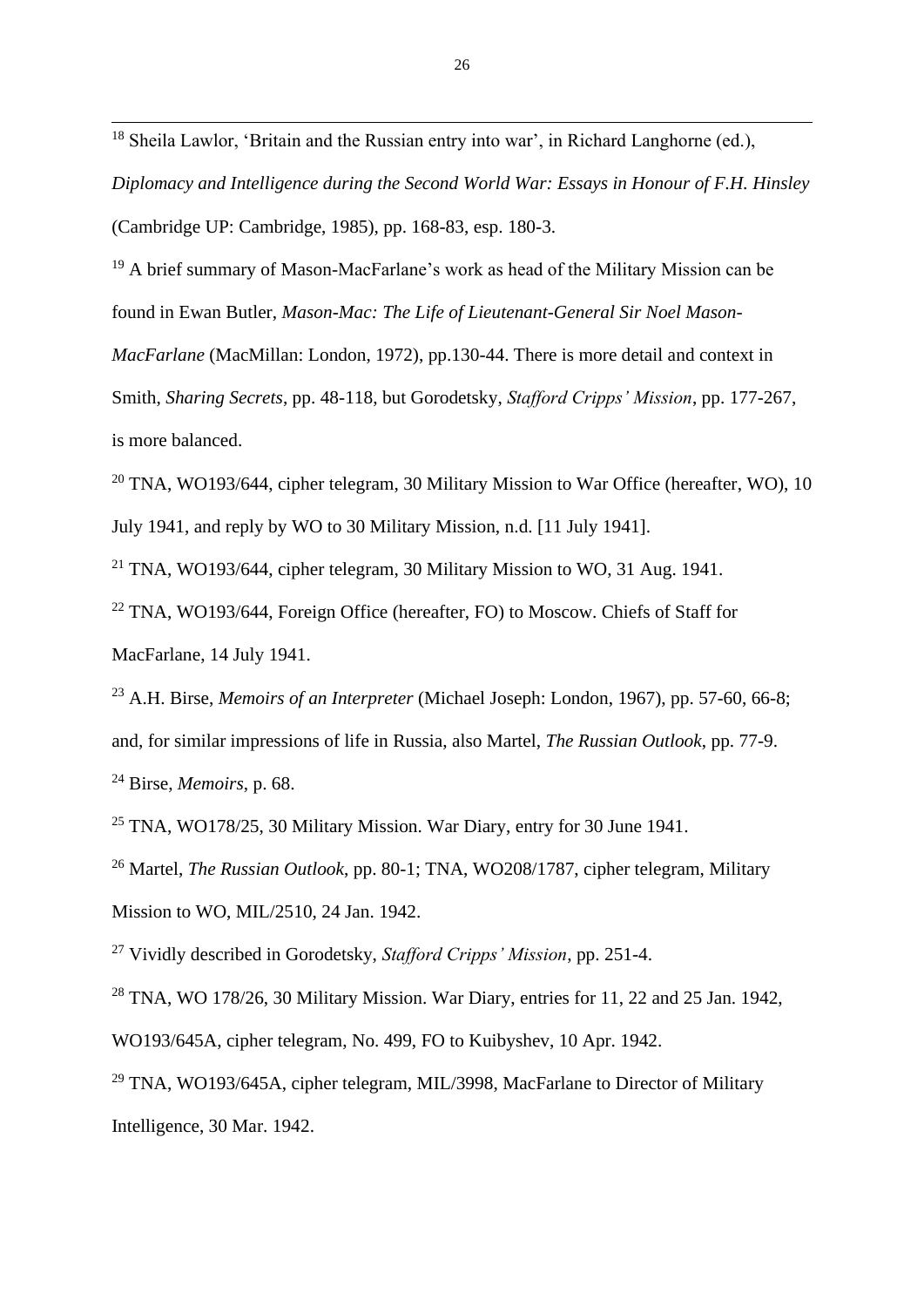$30$  Recent research is starting to suggest that the contribution to Russian combat strength of British tanks and bren-gun carriers in late 1941 and early 1942 has hitherto been underestimated. For a recent contribution, see Alexander Hill, 'British "Lend-Lease" Tanks and the Battle for Moscow, November-December 1941 – A Research Note', *Journal of Slavic Military Studies*, 19 (June 2006), pp. 289-94. See also the remarkable collection of photographs of British Valentine, Matilda and Churchill tanks in Red Army service, in M. Kolomyjec I. Moszczanskij, *Lend Lease Vol. I* (Waydawnictwo Militaria: Warsaw, 2001). <sup>31</sup> TNA, WO208/1792, MacFarlane to Director of Military Intelligence, 7 Jan. 1942. <sup>32</sup> TNA, WO208/1797, MacFarlane to Under Secretary of State for War, 11 Feb. 1942, enclosing translation of memo to Lt.-Gen. A. P. Panilov, British Tank Personnel in USSR, 6 Feb. 1942.

<sup>33</sup> Gorodetsky, *Stafford Cripps' Mission*, pp. 236-37; Smith, *Sharing Secrets*, pp. 112-15.

<sup>34</sup> TNA, WO193/645A, cipher telegrams, 30 Military Mission to WO, 24 Feb., 2, 6 and 14 Mar. 1942.

<sup>35</sup> TNA, WO193/645A, Chiefs of Staff Committee, extract from minutes of meeting, 25 Mar. 1942.

<sup>36</sup> TNA, WO178/26, 30 Military Mission. War Diary, entries for 8, 11, 15, and 19 May 1942. <sup>37</sup> TNA, WO193/645A, Chiefs of Staff Committee, extracts from minutes of meetings, 25 Mar. and 11 May 1942.

<sup>38</sup> TNA, WO193/645A, cipher telegrams, 30 Military Mission to WO, 8 June and 18 July 1942.

<sup>39</sup> TNA, WO193/645A, cipher telegram, head of Military Mission to WO, 3 June 1942. <sup>40</sup> TNA, WO208/1810, cipher telegram, WO to Military Mission, 12 July 1942.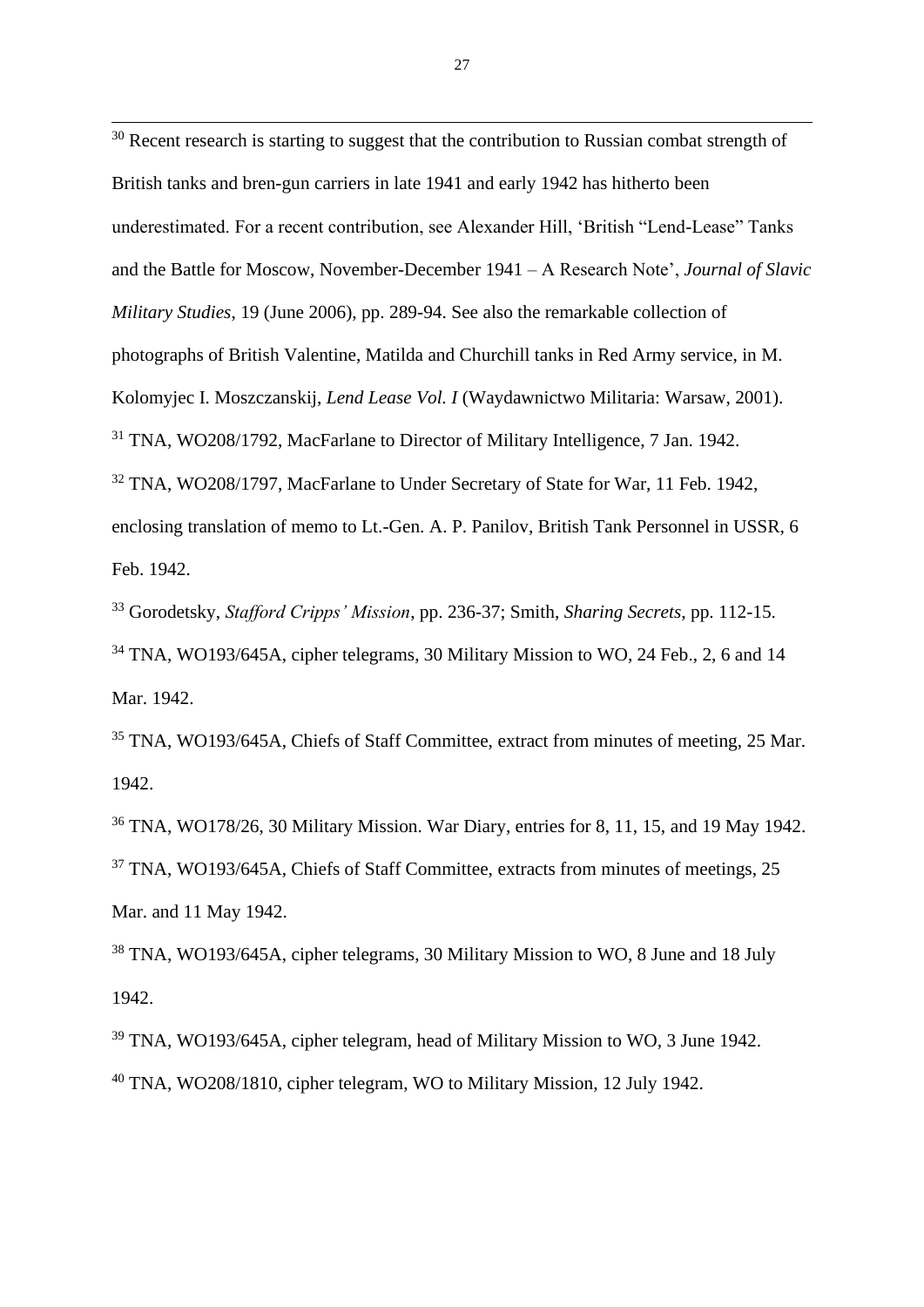<sup>41</sup> TNA, WO208/1810, cipher telegram, 30 Military Mission to WO, 7 July 1942,

WO193/645A, cipher telegrams, 30 Military Mission to WO, 3 June and 18 July 1942, Chiefs of Staff Committee, extract from 194th meeting, 1 July 1942.

<sup>42</sup> TNA, WO193/644, Chiefs of Staff Committee, extract from 275th meeting, 29 Sept. 1942.

<sup>43</sup> TNA, WO193/645A, cipher telegram, Miles to Chiefs of Staff, MIL/8360, 16 Feb. 1943, reply by Chiefs of Staff, 20 Feb. 1943.

<sup>44</sup> TNA, WO193/645A, cipher telegram, FO to Miles, reply to telegram of 1 Mar. 1943.

<sup>45</sup> TNA, WO178/27, 30 Military Mission. War Diary, entries for 17 and 22 Mar. 1943.

<sup>46</sup> TNA, WO178/27, 30 Military Mission. War Diary, entry for 5 Apr. 1943.

<sup>47</sup> Imperial War Museum, London (hereafter, IWM), Lt.-Gen. Sir Giffard Martel Papers,

GQM 4/4, fol. 266, A.J. Brooke to Chief of Staff, Red Army, n.d., fol. 271, Winston Churchill to Josef Stalin, 27 Mar. 1943.

<sup>48</sup> IWM, Martel Papers, GQM 4/4, fol. 2-5, SECRET AND CONFIDENTIAL. Notes on Russia, n.d.

<sup>49</sup> Smith, *Sharing Secrets*, pp. 179-80, accusing him of 'heavy-handedness' and having 'patronized and quarreled with senior members of his own mission'.

<sup>50</sup> IWM, Martel Papers, GQM 4/4, fol. 267-8, Secret. Record of Meeting with Marshal A.V. Vasilevski, 21 Apr. 1943; Martel, *The Russian Outlook*, pp. 47-60.

<sup>51</sup> IWM, Martel Papers, GQM 4/4, fol.200-203, Most Secret. The Russian Armoured Force, No. 30 Military Mission, 21 June 1943, fol.129-130, SECRET. Some observations on battle lessons and some particular references to armoured warfare, No. 30 Military Mission, 6 Sept. 1943.

<sup>52</sup> IWM, Martel Papers, GQM 4/4, fol. 127, Most Secret, Nye to Martel, 18 Aug. 1943. <sup>53</sup> IWM, Martel Papers, GQM 4/4, fol. 85, Most Secret & Personal, Nye to Martel, 22 Nov. 1943.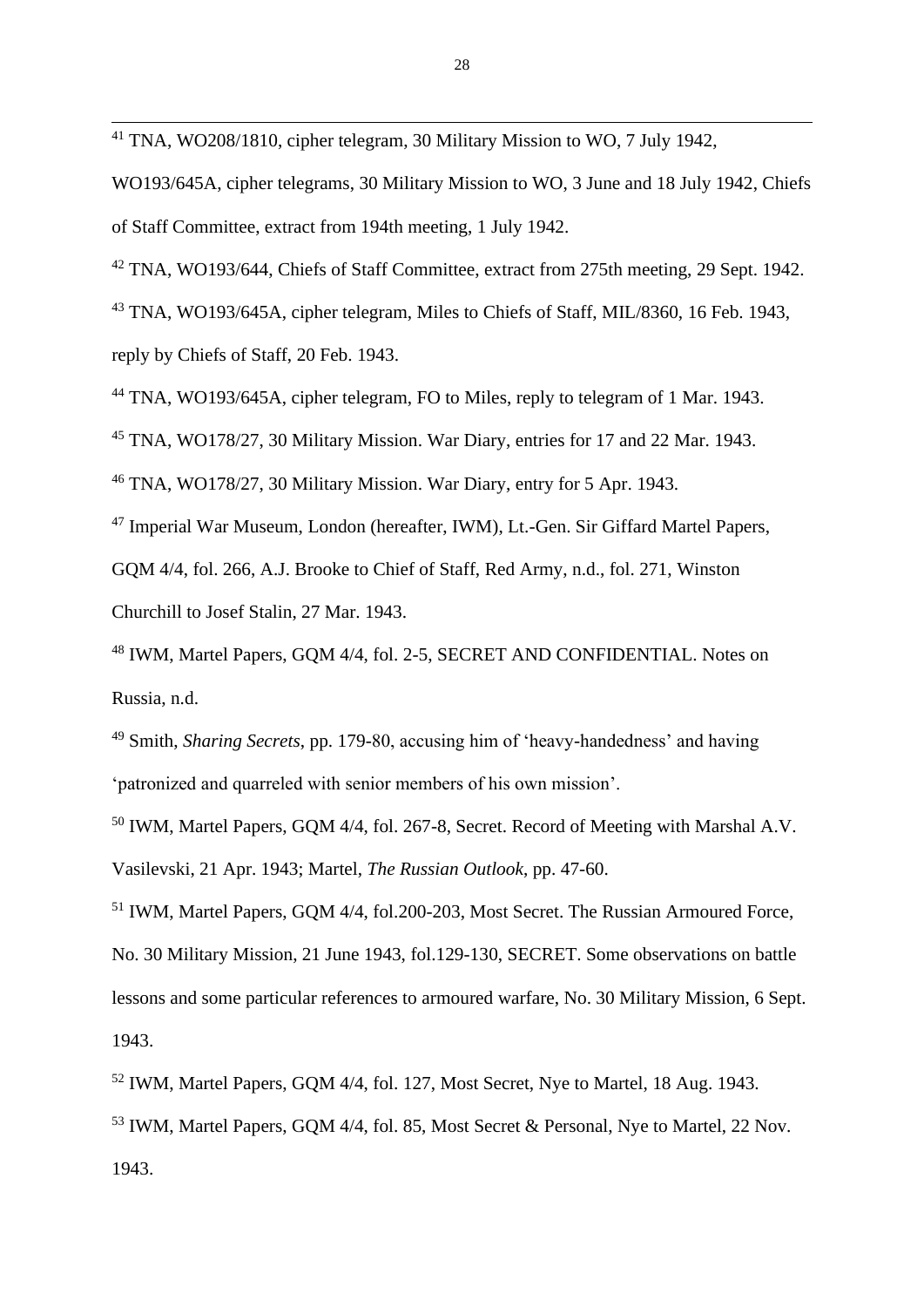- <sup>54</sup> TNA, WO208/1835, Report No. 4 from the British Military Mission in Russia, 2 Sept. 1943, [signed] Martel.
- <sup>55</sup> IWM, Martel Papers, GQM 4/4, fol. 180, CIGS/DO/103, Nye to Martel, 28 June 1943.

<sup>56</sup> IWM, Martel Papers, GQM 4/4, fol. 114, Ismay to Martel, 22 Sept. 1943.

<sup>57</sup> TNA, WO208/1835, M.I.3/6895/68, Information obtained by 30 Military Mission from the Russians, M.I.3.c., 24 Oct. 1943.

<sup>58</sup> See IWM, Martel Papers, GQM 4/4, fol.149, Martel to Alan Brooke, 31 Aug. 1943,

fol.127-69 for other documents relating to the dispute and, for an account of the affair, fol.2-

5, Notes on Russia, pp. 4-5.

<sup>59</sup> Smith, *Sharing Secrets*, pp. 142-61, 177-80.

<sup>60</sup> TNA, WO193/645A, cipher telegram, Chiefs of Staff from Martel, 20 May 1943.

 $<sup>61</sup>$  IWM, Martel Papers, GQM 4/4, fol.32, Brief. Difficulties which the British Military</sup>

Mission have encountered during the last six months, n.d. [late 1943].

 $62$  TNA, WO178/27, 30 Military Mission. War Diary, entries for 12, 25, 28 Jan., and 7 Feb. 1944.

<sup>63</sup> IWM, Martel Papers, GQM 4/4, fol.61, Martel to Nye, 10 Jan. 1944.

<sup>64</sup> IWM, Martel Papers, GQM 4/4, fol.19-21, War Cabinet. Chiefs of Staff Committee,

COS(44) 49th Meeting, 16 Feb. 1944, fol.17-18, SECRET. The British Military Mission and its Relations with the Russians, n.d. [1944].

<sup>65</sup> TNA, WO178/27, 30 Military Mission. War Diary, entries for 20 Feb. and 30 Mar. 1944.

<sup>66</sup> Winston S. Churchill, *The Second World War.* Vol. VI: *Triumph and Tragedy* (Reprint

Society: London, 1956), pp. 201-2; Arthur Bryant, *Triumph in the West 1943-1946* (Reprint

Society: London, 1960), pp. 237-40, 242-3, 246. See also Martel, *The Russian Outlook*, p.

135.

<sup>67</sup> Smith, *Sharing Secrets*, pp. 180-1, 192.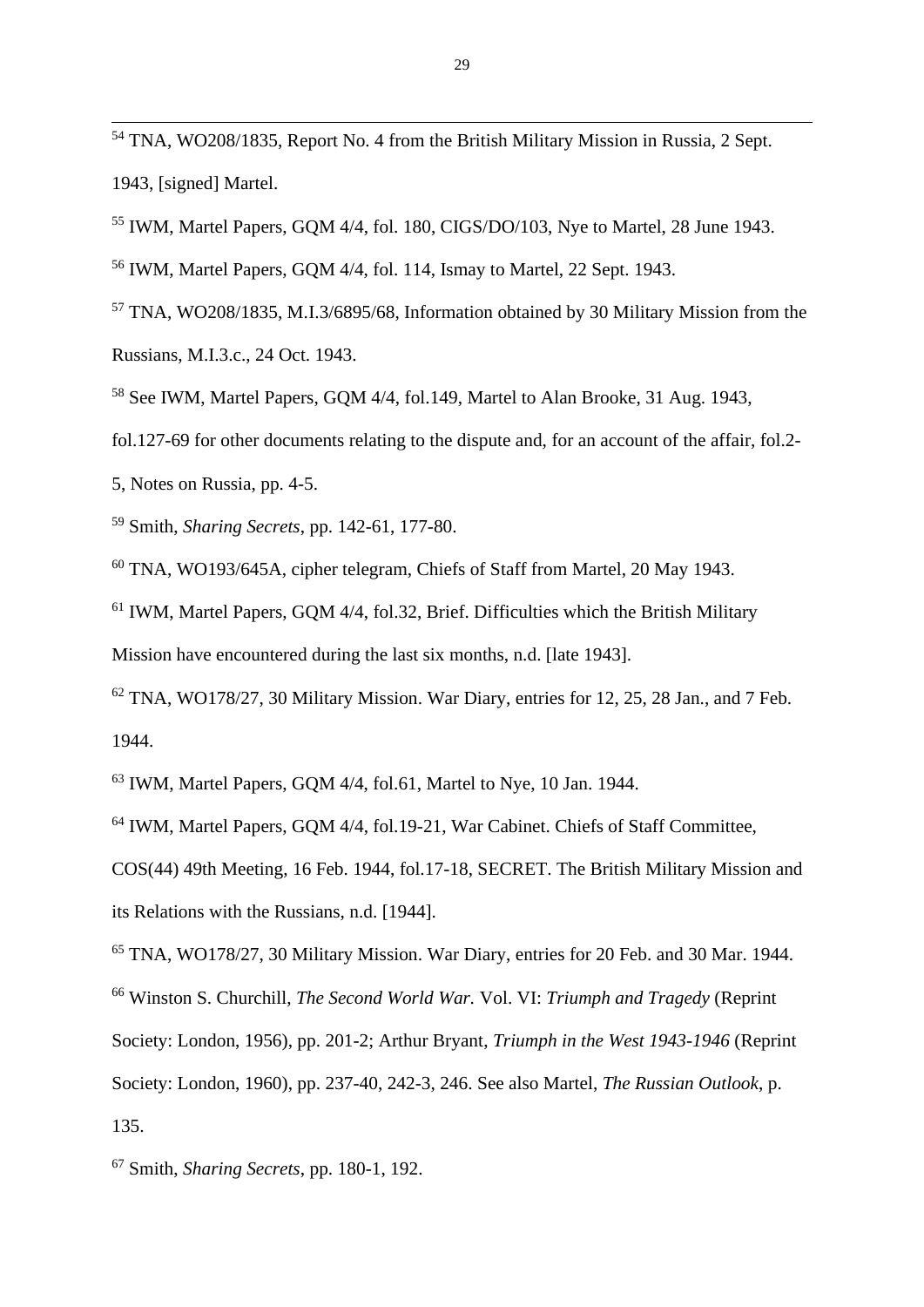$\overline{68}$  TNA, WO178/27, Lt.-Gen. M.B. Burrows to Under-Secretary of State for War, WO, 21 Apr. 1944, [memo. entitled] Russian Attitudes towards the War Efforts of their Allies. <sup>69</sup> Bryant, *Triumph in the West*, p. 121.

<sup>70</sup> TNA, WO193/671, cipher telegram, 30 Military Mission to AMSSO, 2 July 1944.

<sup>71</sup> TNA, WO193/671, Extract from the Minutes of the  $\cos(44)$  219th(O) Meeting, 3 July 1944, and, Extract from the Minutes of the COS(44) 221st (O) Meeting, 5 July 1944.

<sup>72</sup> TNA, WO193/671, TOP SECRET. [Lt.-Gen. Burrows] Notes for the Chiefs of Staff.

British Military Mission to the USSR, 1 Aug. 1944.

<sup>73</sup> Bryant, *Triumph in the West*, p. 196.

<sup>74</sup> TNA, WO193/671, Extract from the Minutes of COS(44) 277th (O) Meeting, 16 Aug. 1944, and cipher telegram, AMSSO to JSM Washington, 18 Aug. 1944.

<sup>75</sup> TNA, WO193/671, Extract from Minutes of COS(44) 360th (O) Meeting, 7 Nov. 1944,

Meeting to be held on 29 December 1944. Note on COS(44) 1055(O). Tripartite Military

Commission in Moscow, and Minutes of the COS(45) 9th Meeting, 9 Jan. 1945.

<sup>76</sup> Smith, *Sharing Secrets*, pp. 205-7, 210-11, 216, 223-6.

<sup>77</sup> TNA, WO178/27, 30 Military Mission. War Diary, entries for 18, 25, 29 Oct., and 1 Nov. 1944.

<sup>78</sup> The war diary of the military mission does not even mention the promotion of Archer to head of mission, merely noting that on 7 November 1944 he attended a reception given by Molotov. TNA, WO178/27, 30 Military Mission. War Diary, entry for 7 Nov. 1944.

<sup>79</sup> Smith, *Sharing Secrets*, pp. 243-4.

<sup>80</sup> TNA, WO178/27, 30 Military Mission. War Diary, entry for 2 May 1945.

<sup>81</sup> TNA, WO208/1787, cipher telegram, AMSSO to 30 Military Mission, 1 Aug. 1945.

<sup>82</sup> TNA, WO178/27, 30 Military Mission. War Diary, August 1945.